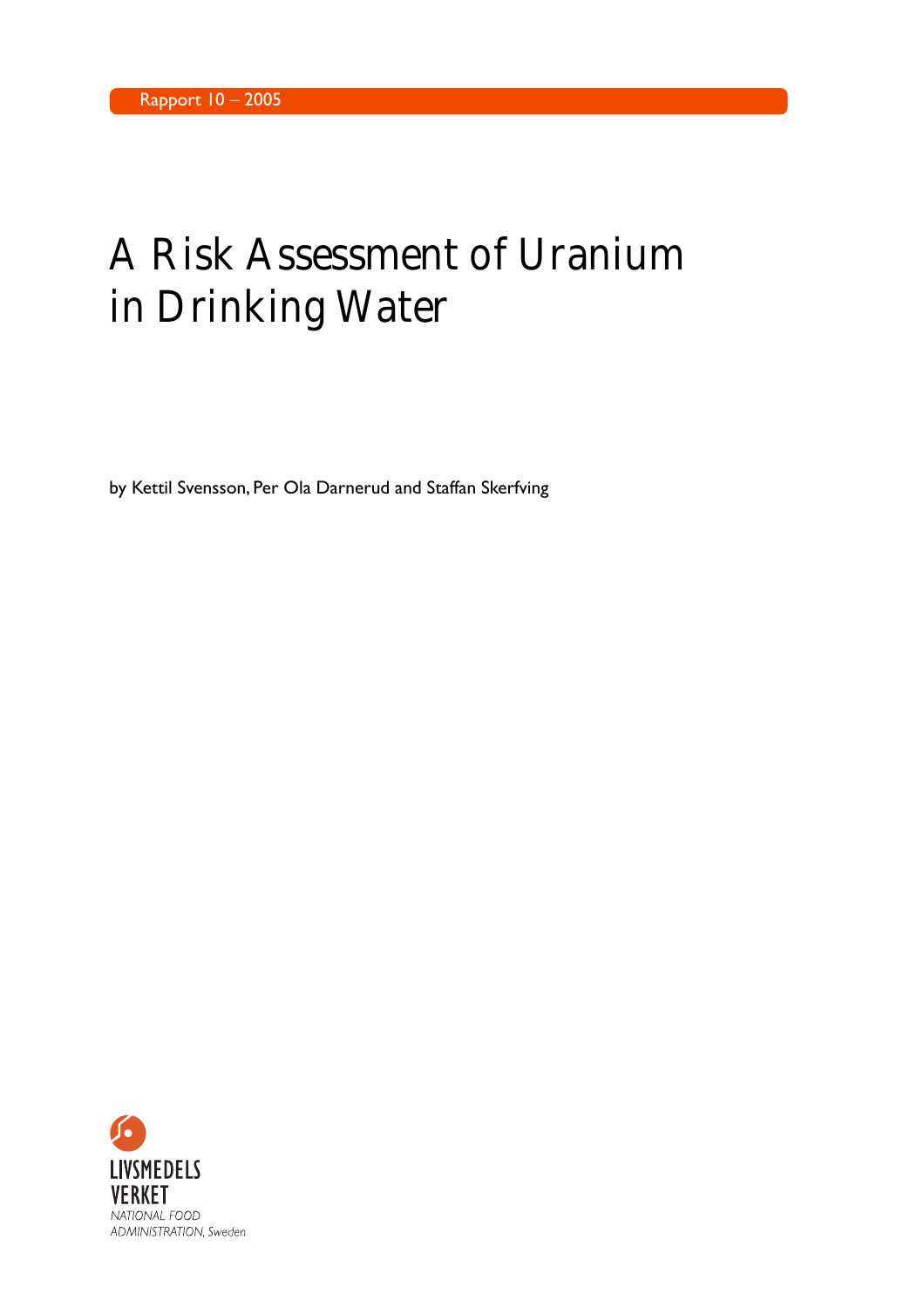### **Produktion:**

Livsmedelsverket, Box 622 SE-751 26 Uppsala, Sweden **Teknisk redaktör:** Merethe Andersen

Livsmedelsverkets rapportserie är avsedd för publicering av projektrapporter, metodprövningar, utredningar m m. I serien ingår även reserapporter och konferensmaterial. För innehållet svarar författarna själva.

 Rapporterna utges i varierande upplagor och tilltrycks i mån av efterfrågan. De kan rekvireras från Livsmedelsverkets kundtjänst (tel 018-17 55 06) till självkostnadspris (kopieringskostnad + expeditionsavgift).

**Uppsala 2005-09-09**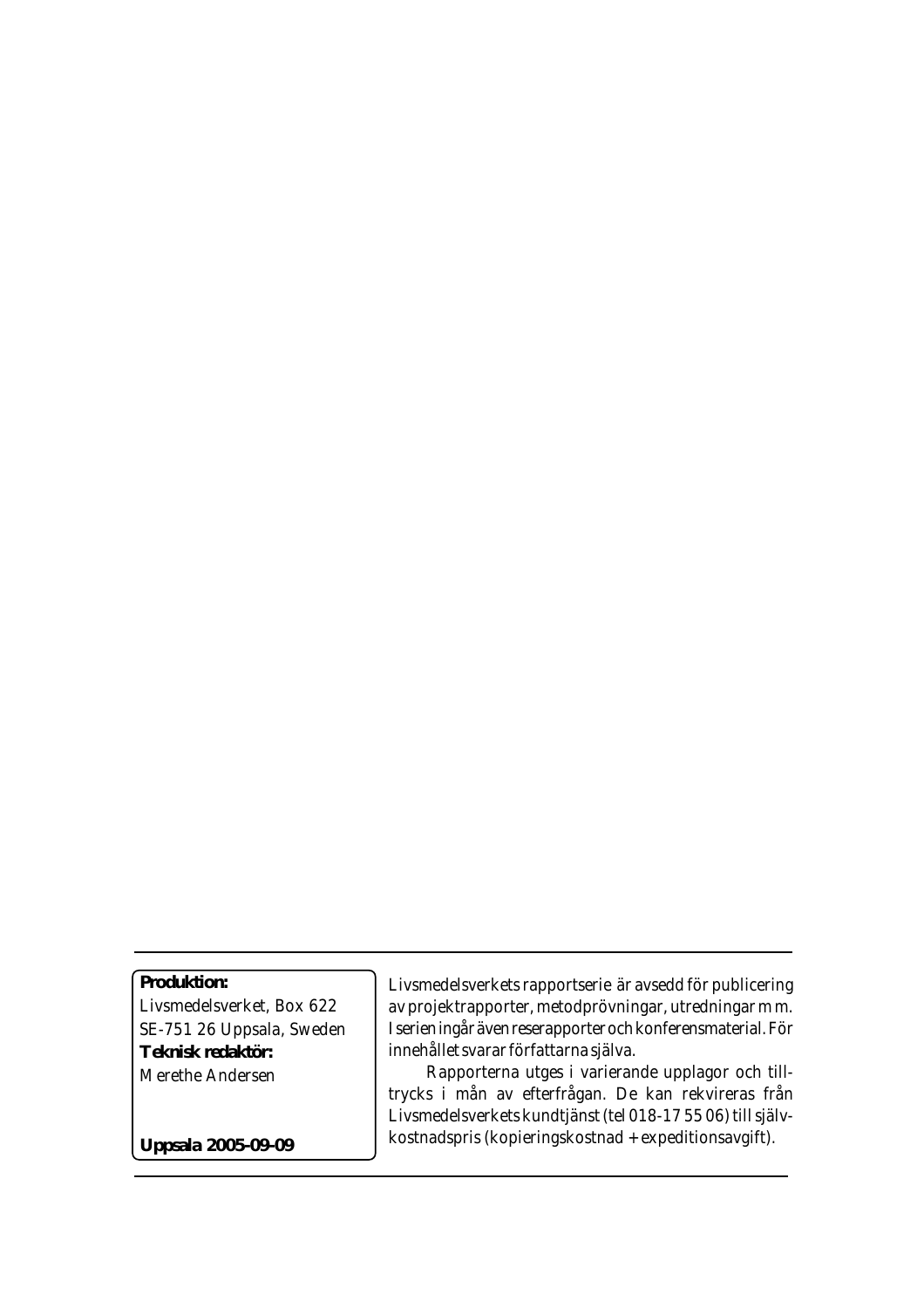## **Contents**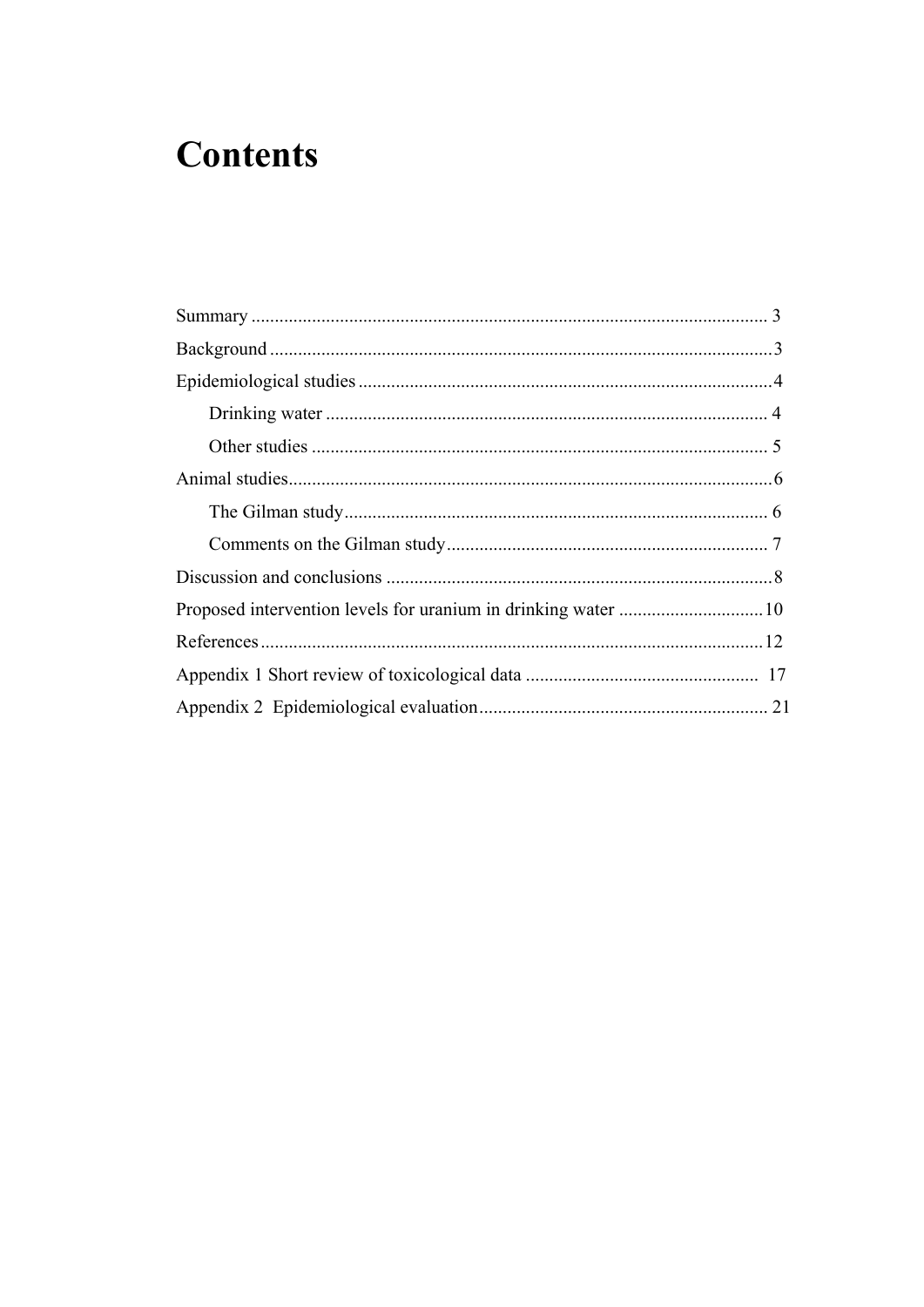## <span id="page-3-0"></span>**Summary**

Naturally occurring uranium is known to give rise to adverse renal effects in various species after ingestion. This short review of uranium toxicity focus on three epidemiological studies on drinking water which are compared with a pivotal study in experimental animals used as a basis for limits of uranium in drinking water or guidelines in several countries. These studies are scrutinized and discussed, and it is suggested that authorities in this particular case to a higher extent should make use of epidemiological data in their evalutation. Finally, based on epidemiological data an intervention level for uranium in Swedish drinking water is proposed, namely 15 microgram per litre.

## **Background**

Soluble uranium salts occur naturally in drinking water in certain areas of Sweden and to an even greater degree in Finland and certain other countries, for instance Ireland. In such areas, uranium intake from other dietary sources than water is of marginal importance. The soluble uranium salts in water are absorbed to a few percent in the intestine. A large proportion of the uranium absorbed is rapidly excreted in the urine but some accumulation occurs in the renal cortex and in the skeleton.

Experimental studies on animals indicate that uranium in high doses produces functional and morphological effects on the proximal tubule in the kidney. These functional effects include reduced reabsorption, resulting in increased excretion of *e.g*. calcium, phosphate, glucose and low molecular weight proteins such as β–2-microglobulin (BMG). Uranium induced cell mortality in tubules of experi-mental animals leads to leakage of enzymes (*e.g*. alkaline phosphatase, γ-glutamyl transferase, lactate dehydrogenase and *N*-acetyl-β-Dglucosaminidase=NAG; e.g. Anthony et al; 1994).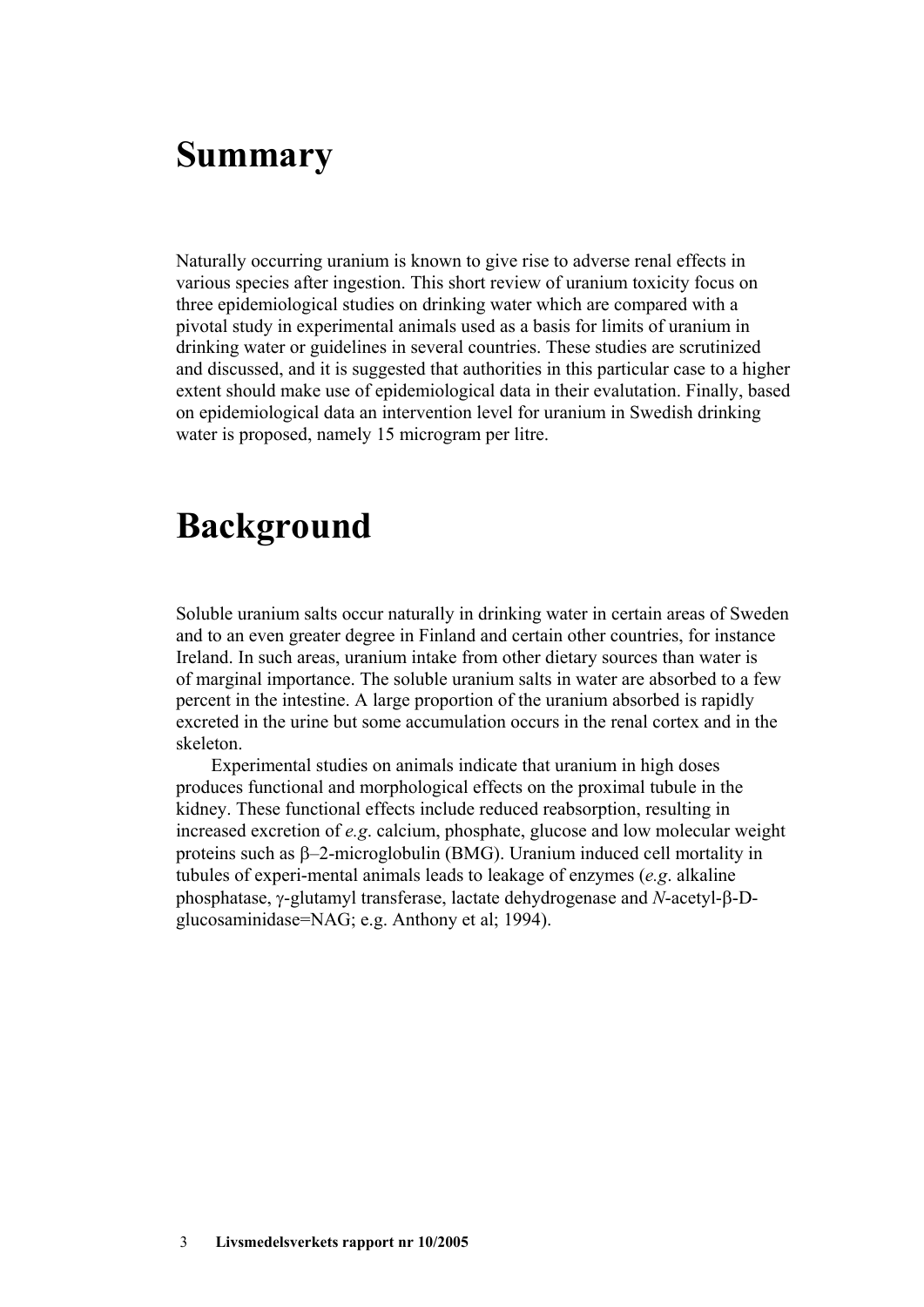## <span id="page-4-0"></span>**Epidemiological studies**

#### **Drinking water**

Four studies are reported in the literature up to 2002. The first, which can be regarded as more of a pilot study (initially 133 individuals), was carried out in 1983-1985 in Nova Scotia, Canada. A total of 324 individuals (1/3 controls) including 191 additional recruits were exposed to up to 700 μg uranium/L in drinking water. Urine and hair were analysed for uranium. The results showed a trend towards increased BMG excretion, which it was possible to correlate to the uranium concentration in the drinking water (Moss *et al*., 1983). It was also possible to relate the uranium concentration in hair to exposure to uranium in drinking water.

Study 2 was carried out in 1993 in Saskatchewan, Canada (Mao *et al*., 1995). Three areas with average uranium concentrations of 0.71 μg (0.48-0.74; control), 19.6 μg (0.1-48) and 14.7 μg (0.1-50) per litre water were chosen for the study. The control group comprised 40 individuals, the other groups 30 individuals each. Age varied between 18-84 years for the individuals, of whom one-third were male and two-thirds female. Blood and urine samples were taken from the participants. The uranium concentration in the water and albumin and creatinine concentrations in urine were analysed (and compared against serum creatinine concentrations in blood). It was possible to correlate an increase in albumin concentration in the urine to exposure to uranium in the drinking water (see Appendix 2 for details).

Study 3 compared people with private wells from a village in Nova Scotia, Canada, to a control group in Ottawa who used municipal drinking water (Zamora *et al*., 1998). The concentrations of uranium in well water occasionally exceeded 100 μg (max. 780 μg) per litre water. The water used by the control group had a concentration of  $\leq 1$  ug per litre water. In total, this study only comprised 50 individuals (17 men and 33 women) in the age range 14-87 years, of which the control group was made up of 20 individuals who had drunk their water for 1-33 years and the exposed group of 30 individuals who had drunk their water for 3-59 years, although with pooled water samples for both groups. Data on uranium intake were obtained via duplicate portions of food and water. Urine was collected over one day. Glucose, total protein, creatinine, alkaline phosphatase, γ-glutamyl transferase, lactate dehydrogenase and NAG concentrations were determined. BMG was analysed separately via night urine. There was a trend (not statistically significant) for increased concentrations of glucose, alkaline phosphatase and BMG in the urine that were correlated to exposure, indicating changes in the tubule (see Appendix 2 for details).

The most recent study, from 1999, concerned residents in southern Finland (Kurttio *et al*., 2002) and comprised 325 individuals aged 15-82 with private wells who had drunk their well water for 1-34 years (average 13 years). These individuals were divided into 3 groups, with exposure to  $\leq 10$  ug/L, 10-100 ug/L or  $\geq$ 100 μg/L. Maximum exposure was 1920 μg uranium/L in the drinking water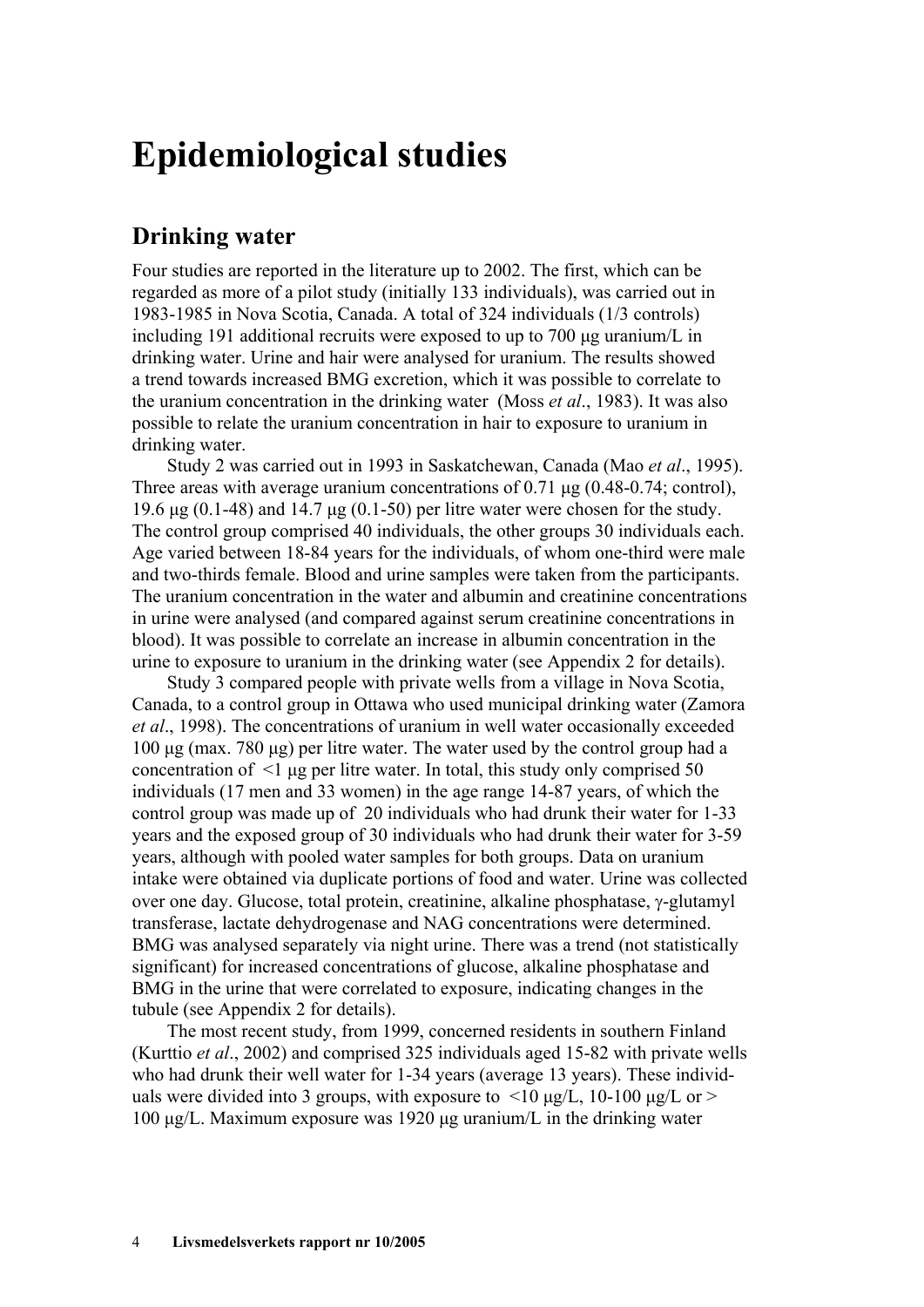<span id="page-5-0"></span>(median concentration 28 μg/L). Daily uranium intake was 39 μg (median 7-224 μg). Water, urine and blood were analysed. Indicators of renal function (proximal tubule) were BMG, glucose, calcium and phosphate ions, while those of glomerulus function were creatinine excretion and albumin in the urine. A positive correlation was reported between uranium concentration in the urine and increased calcium and phosphate excretion in the urine, and between calcium excretion and uranium in the drinking water. This indicates effects on renal tubular function that were shown to be significant at uranium concentrations in drinking water of above 300 μg/L. The correlation between renal toxicity effects and uranium in the urine was greater than the correlation between renal toxicity effects and uranium in the water. No correlation was found between effects and cumulative intake. The conclusion was that short-term exposure appears to be most relevant for renal toxicity effects (see Appendix 2 for details).

#### **Other studies**

Studies of relationships between urinary uranium and kidney effects in workers exposed to uranium and in soldiers exposed through "friendly fire" to depleted uranium give perspective on the drinking water studies.

In a study of 39 U.S. workers exposed by inhalation for an average of 10 years in uranium mills, there were slight effects on the proximal tubule (increased excretion of BMG and amino acids; Thun et al 1985; Table 1). The median excretion of uranium in urine was about 6 μg/L.

In a small study of 13 Egyptian uranium mill workers, there were some indications of an effect on the kidney (increased serum creatinine) in the four workers with the highest urinary uranium excretion (about 29 μg/L; Shawky et al 2002; Table 1).

Soldiers exposed to "friendly fire" may retain uranium fragments in the body. In 39 U.S. veterans, subjects with retained uranium fragments had higher urinary uranium concentrations than those without (McDarmid et al 2004; Table 1). Further, the persons with retained fragments (median urinary uranium about 2 μg/g creatinine) displayed indications of slight effects on the proximal tubule (increased excretion of total protein and retinal binding protein, though not of BMG).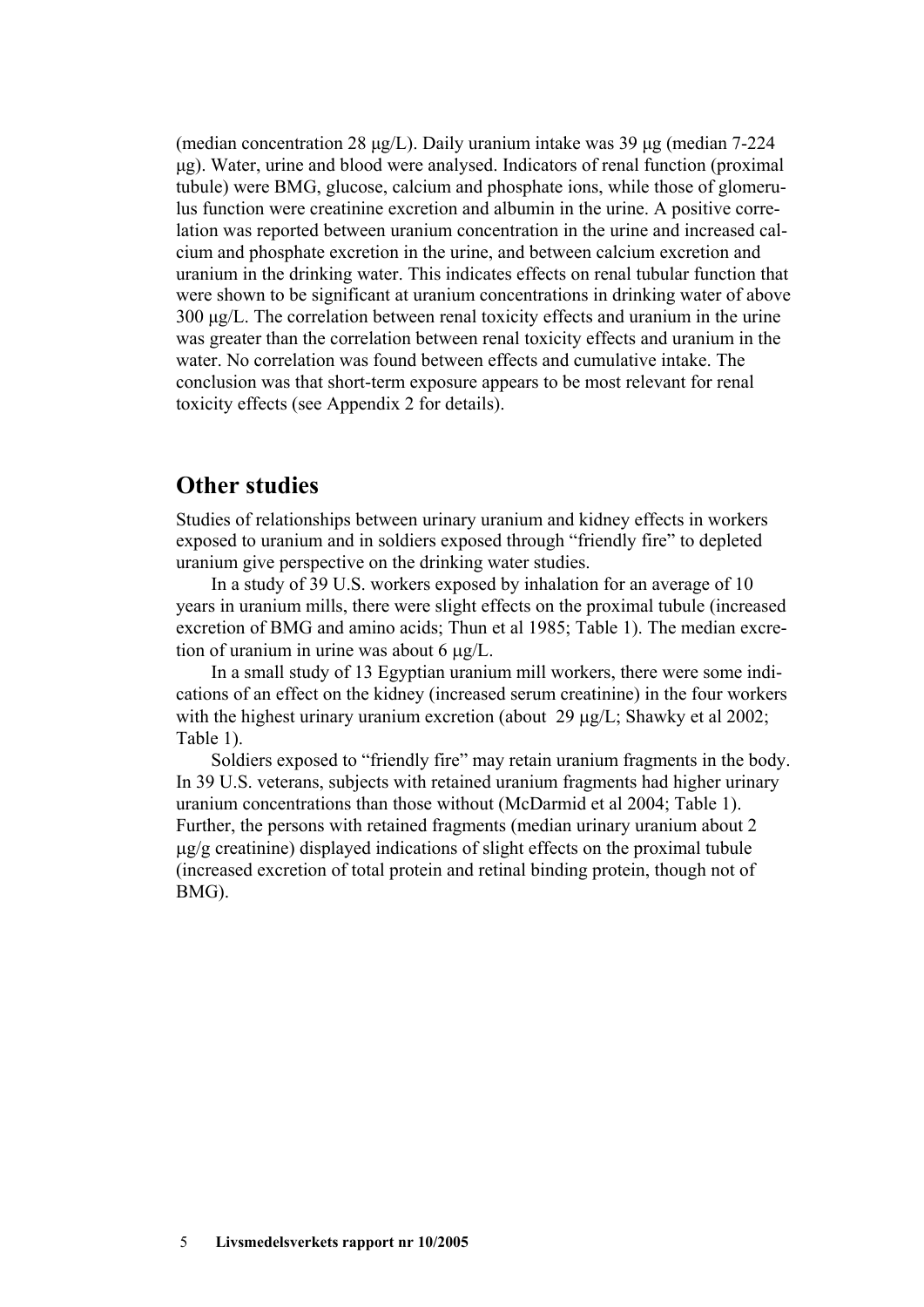## <span id="page-6-0"></span>**Animal studies**

#### **The Gilman study**

The critical toxicity study that forms the basis of (various) national limits for uranium in drinking water:

Gilman *et al*. (1998a) carried out a 91-day study on Sprague-Dawley rats (15 of each sex) that were given uranyl nitrate hexahydrate in the drinking water in concentrations of 0.96, 4.8, 24, 120 and 600 mg/L (corresponding to 0.06, 0.3, 1.5, 7.5 and 36.7 mg uranium/kg body weight/day). The control group received tapwater. Haematological and biochemical parameters were determined after the exposure period and a histopathological investigation was performed. No treatment-related haematological effects were observed. Histopathological changes were observed mainly in the liver, thyroid gland and kidney. In the liver, treatment-related effects were observed in both sexes at all doses and these were commonly non-specific changes in the nucleus and cytoplasm. The effects on the thyroid gland were non-specific for the uranium treatment. The kidney was the organ most affected. In male rats, statistically significant treatment-related effects on the kidney were obtained at all doses, although not dose related, and included nuclear vesiculation, cytoplasmic vacuolation and tubular dilation. Other statistically significant lesions in male rats (at the 4.8 mg/L dose and above) included glomerular adhesions, apical displacement of the proximal tubular epithelial nuclei and cytoplasmic degranulation. In female rats, statistically significant changes were induced in kidneys, including nuclear vesiculation of the tubular epithelial nuclei and anisokaryosis at all doses except that of 4.8 mg/L. However, the most important changes in female rats were capsular sclerosis (hardening) of the glomeruli and reticulin sclerosis of the interstitial membranes. These changes were observed at all doses and were regarded as non-repairable lesions. Significant treatment-related liver changes were also reported in hepatic nuclei and cytoplasm in both sexes at the lowest exposure level. The LOAEL (lowest adverse effect level) for adverse effects on the kidney and liver of male and female rats was based on the frequency of degenerative lesions in the renal proximal convoluted tubule at the level 0.96 mg uranyl nitrate hexahydrate per litre water (corresponding to 0.09 mg uranium/kg bw/day in female rats and 0.06 mg/kg bw/day in male rats). The reason for the difference in sensitivity between male and female rats was not clear, but does not appear to be due to differences in pharmacokinetics, since accumulation of uranium in renal tissue did not differ significantly between the sexes at any of the given doses.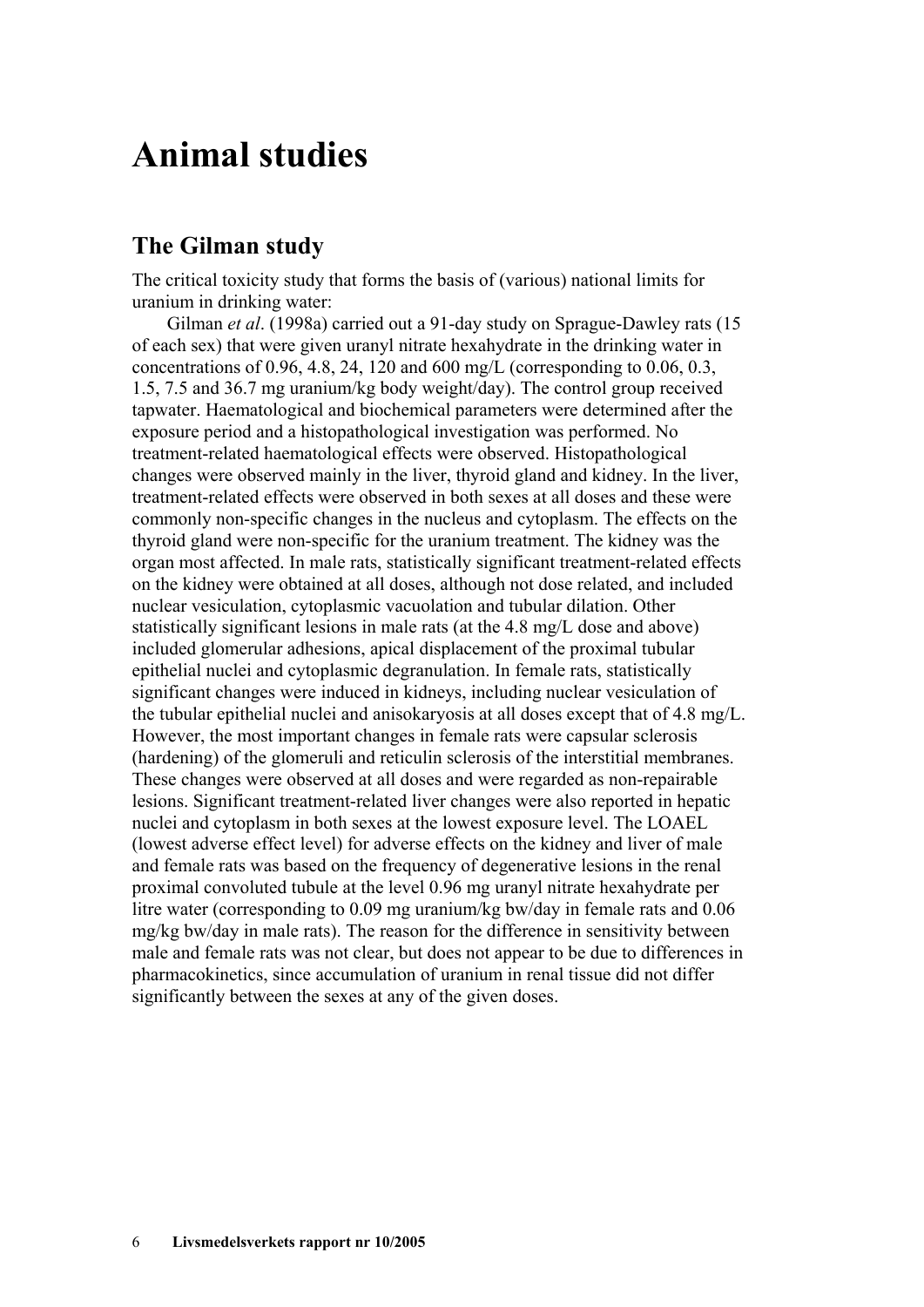### <span id="page-7-0"></span>**Comments on the Gilman study**

The study was comprehensive and included *e.g*. a range of histopathological observations in kidney and liver. The study was well-executed but perhaps greater attention should have been paid to the fact that the 28-day preliminary study with the doses 0.96, 4.8, 24, 120 and 600 mg uranyl nitrate/L (same range of doses as in the 91-day study) did not show any significant effects on food or liquid intake or growth, or any haematological or clinical differences between the control group and the exposed groups. Histopathological effects occurred in the 91-day study from even the lowest dose, 0.96 mg uranyl nitrate hexahydrate per litre drinking water, up to the highest dose of 600 mg uranyl nitrate hexahydrate per litre drinking water. However, no dose-response relationship was found for the effects reported, which is remarkable. Additional data reported more serious effects at higher doses without providing the basis on which this evaluation was made. Even more remarkable is the fact that no treatment-related haematological effects were observed at any dose, not even the highest dose of 600 mg uranyl nitrate hexahydrate per litre drinking water. Clinical-chemical studies, which would have provided valuable information on kidney status, were lacking. The conclusions were based entirely on the histopathological effects, which should have been complemented with biochemical parameters determined in the urine to give more weight to the overall conclusion, particularly as only a LOAEL could be established. Also, the exposure time may be short, considering the long-term accumulation (in the skeleton, which causes endogenous exposure of the kidney). Finally, the time at which the study was carried out can be questioned, since according to the authors of the article, certain data were reported as early as 1982 and 1985, *i.e*. up to 16 years before the publication discussed here.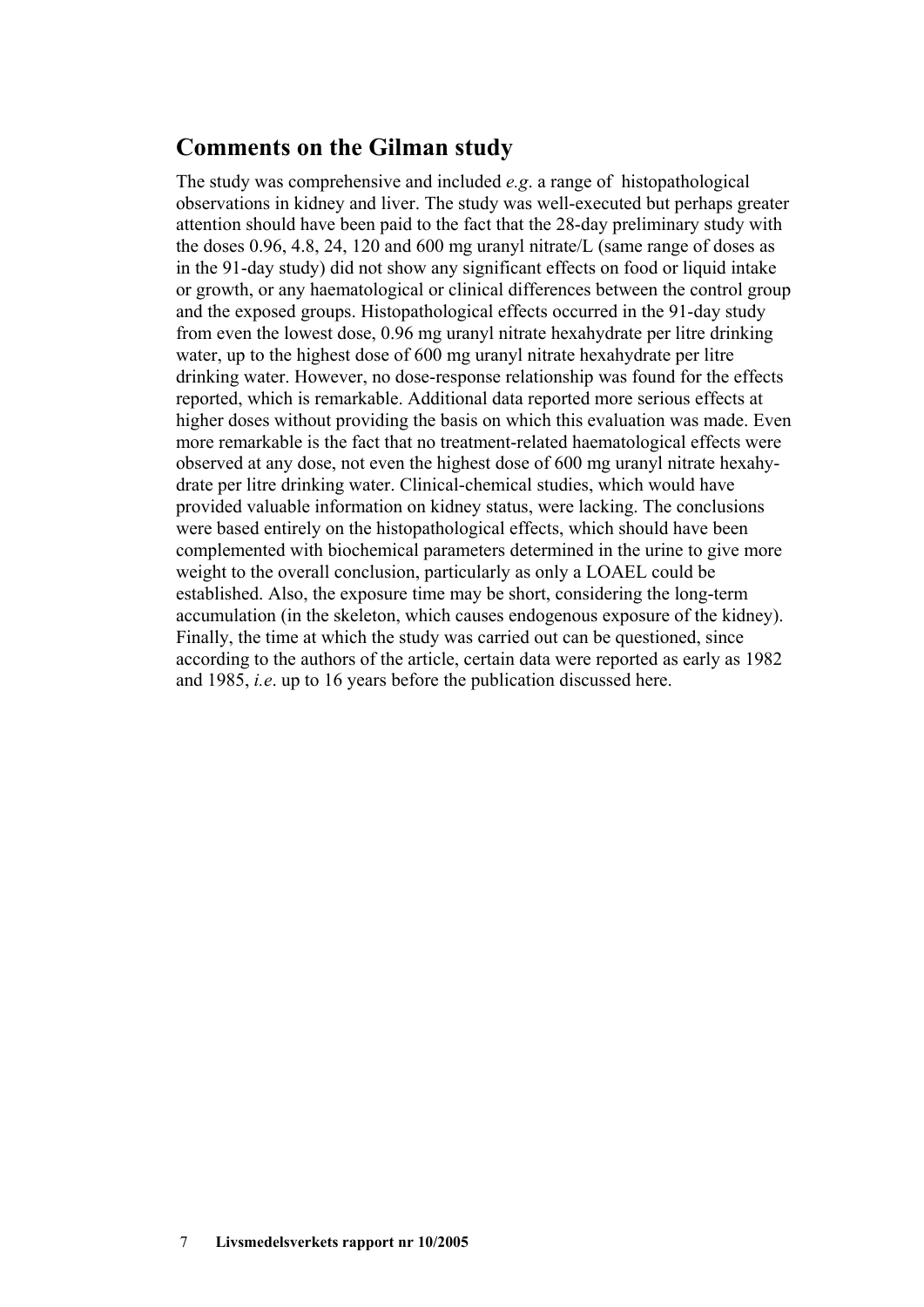## <span id="page-8-0"></span>**Discussion and conclusions**

The most comprehensive sub-chronic oral study on uranium (Gilman *et al*., 1998a), in which rats were given uranium via the drinking water, forms the basis for several national limits for uranium in drinking water, even though these are not in agreement with each other. The size of the safety factor, allocation of total intake to water or food, daily intake of drinking water, body weight, *etc*. give rise to the differences between national limits or guideline values. In the absence of long-term studies (2 years) on experimental animals, this study has been used, although only a LOAEL could be established and not a NOAEL (no adverse effect level). The WHO's motivation for not adding an extra safety factor to the [1](#page-8-1)00 used to determine the previous  $\lim_{t \to 0}$  (9 μg/L drinking water) for uranium in drinking water is as follows:

"The effects observed in the animal study cannot be regarded as severe and, based on the estimated 15-day biological half-life of uranium in the kidneys of experimental animals, it is not justifiable to use an extra safety factor on the basis of the results of this short 90-day study, since the effects on kidneys should not increase with time."

However, it appears that a dose-response relationship is lacking for the effects in this study (comment by the Swedish National Food Administration, see above). Several objections to this study are included above in the section 'Comments on the Gilman study'.

Three epidemiological studies on people who had drunk water containing uranium were evaluated, of which the most recent (Kurttio *et al*., 2002) and most comprehensive was considered to be the most relevant. It shows a very weak effect of uranium in the water on renal function, more specifically in the renal tubule. One of the other two studies, from Canada, can support this, even though it has a considerably lower value as evidence. On the other hand, it can be seen as complementing the Finnish study, since it seems to show similar effects on the kidney. This finding also agrees with experiences in experimental animals.

Mild effects on renal tubule are probably reversible if the exposure decreases. However, with chronic exposure other possibilities must be considered: Loss of calcium through the urine has a negative effect on calcium balance and this could increase the risk of osteoporosis. At the present time, knowledge is lacking in this area. The Finnish study – possibly with some support from the Canadian study – shows that effects on the kidneys occur at uranium concentrations in water of a few hundred micrograms/litre or more. Effects may occur at lower concentrations,

1

<span id="page-8-1"></span><sup>1</sup> Based on an LOAEL of 60 μg/kg bw/day in the animal study by Gilman *et al*. (1998a), a safety factor of 100 (10 X for extrapolation between species,  $10 \text{ X}$  for individual variation) is used. which gives 0.6 μg /kg bw/day and this multiplied by a body weight of 60 kg gives 36 μg /day for an individual. Half is allocated to drinking water, *i.e*. 18 μg at maximum should be taken in via standard consumption of 2 L/day, so the guideline value is 9 μg/L drinking water.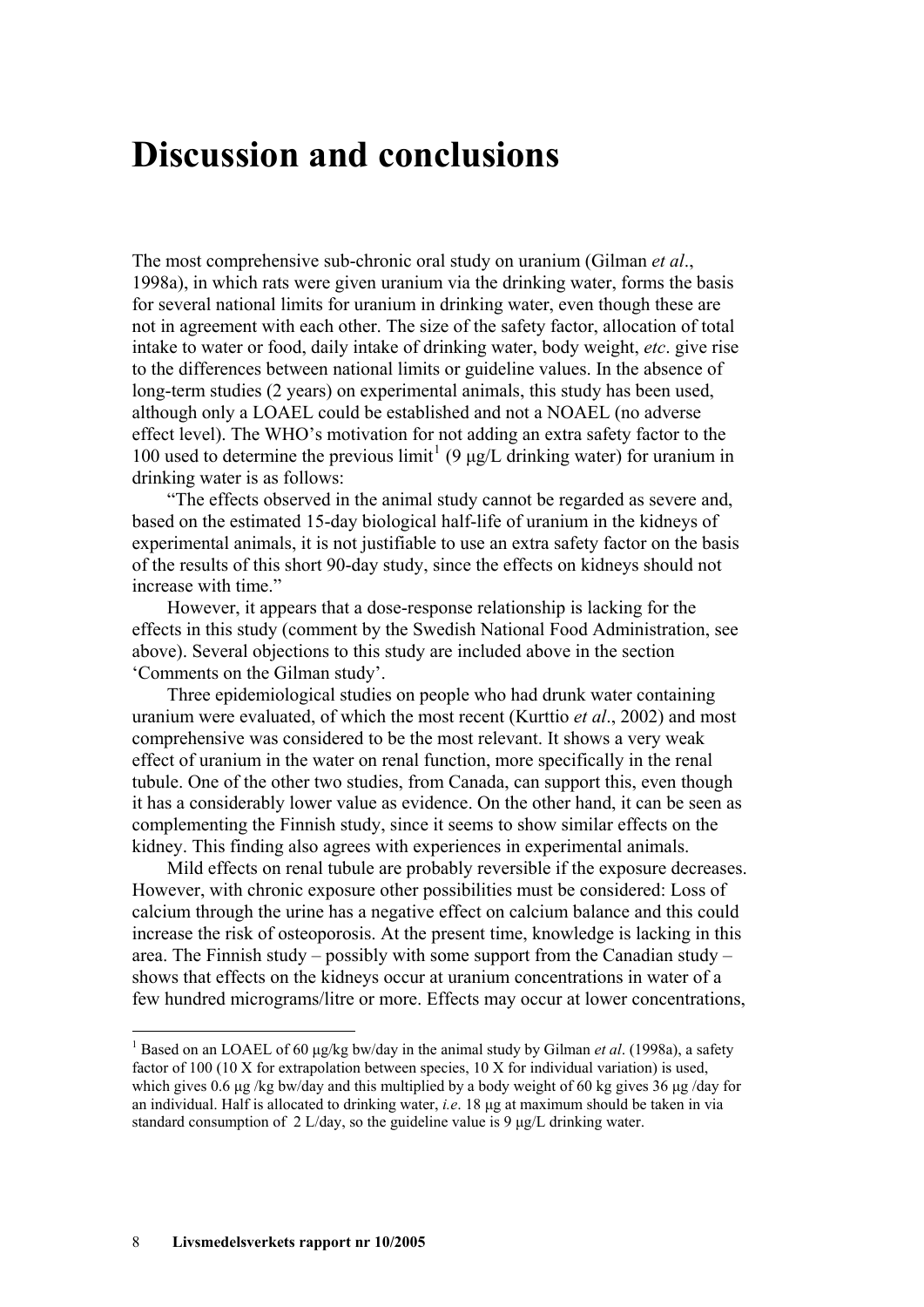but this cannot be determined with the existing data, nor can it be determined with certainty whether chronic exposure increases the risk. Continued research is therefore imperative.

There is much to show that greater emphasis should have been placed on these epidemiological studies, particularly in the most recent one (comment by the Swedish National Food Administration). In the most recent, there was also a clear correlation between renal toxicity effects and uranium in the urine, which therefore reveals actual exposure to uranium in the kidney.

An alternative way to use the complete set of epidemiological data, from both the drinking water studies and the other ones is shown in Table 1. The levels in kidney has been estimated from uranium intake and urinary uranium levels by use of metabolic models. Then, it seems that slight effects on the kidney occur at kidney uranium levels of about 0.01 μg/g, or higher. The corresponding excretion in urine is about 0.7 μg/g creatinine (about 0.7 μg/L).

**Table 1. Relationship between exposure to uranium levels in urine (medians in groups where effects have been reported), calculated concentrations in the kidney and toxic effects on the kidney in man.** 

| едрозит с         |                |     |                                    |                                         |                                     |                                  |               |                                |  |  |
|-------------------|----------------|-----|------------------------------------|-----------------------------------------|-------------------------------------|----------------------------------|---------------|--------------------------------|--|--|
| <b>Source</b>     | <b>Years</b>   | N   | Uranium<br>in water<br>$(\mu g/L)$ | <b>Uranium</b><br>intake<br>$(\mu g/d)$ | Uranium<br>in kidney<br>$(\mu g/g)$ | Uranium<br>in urine              | <b>Effect</b> | Reference                      |  |  |
| Drinking<br>water | $\overline{?}$ | 100 | $\sim$ 10                          | $\sim$ 20                               | (0,004)                             | $\overline{a}$                   | $(+)$         | Mao et al<br>1995              |  |  |
| Drinking<br>water | $\sim 20$      | 50  | $\sim$ 100                         | 62                                      | (0,01)                              |                                  | $+$           | Limson<br>Zamora<br>et al 1998 |  |  |
| Drinking<br>water | 13             | 325 | $\sim$ 135                         | $\sim$ 224                              | $(0,009 -$<br>0,04)                 | $\sim 0.7 \mu g/g$<br>creatinine | $++$          | Kurttio et<br>al 2002          |  |  |
| Fragments         | 10             | 39  |                                    |                                         | (0,03)                              | $\sim$ 2 µg/g<br>creatinine      | $^{+}$        | Mc Darmid<br>et al 2004        |  |  |
| Occupational      | $\gamma$       | 13  |                                    |                                         | (0,4)                               | $\sim$ 29 µg/L                   | $(+)$         | Shawky et<br>al 2002           |  |  |
| Occupational      | 10             | 39  |                                    |                                         | (0,08)                              | $\sim 6 \mu g/L$                 | $++$          | Thun et al<br>1985             |  |  |

**Exposure** 

Intake of all uranium from water (if the intake is not given) 2 L/d. The mass of uranium in the kidney corresponds to 6.6 % of the daily intake after 10 years. Kidney weight 350 g.It is assumed, that the gastro-intestinal absorption is 2 %. The excretion of urine is assumed to be 1.6 L/d (ICRP 2003; 1.5 g creatinine/d) and that the absorbed amount corresponds to the excretion in urine. Metabolism according to the model by the International Commission on Radiological Protection (ICRP 1995; Leggett 1994; Chen et al  $2004$ ).  $\pm\pm$  Reasonably well established effect;  $+$  probable effect;  $(+)$  possible effect.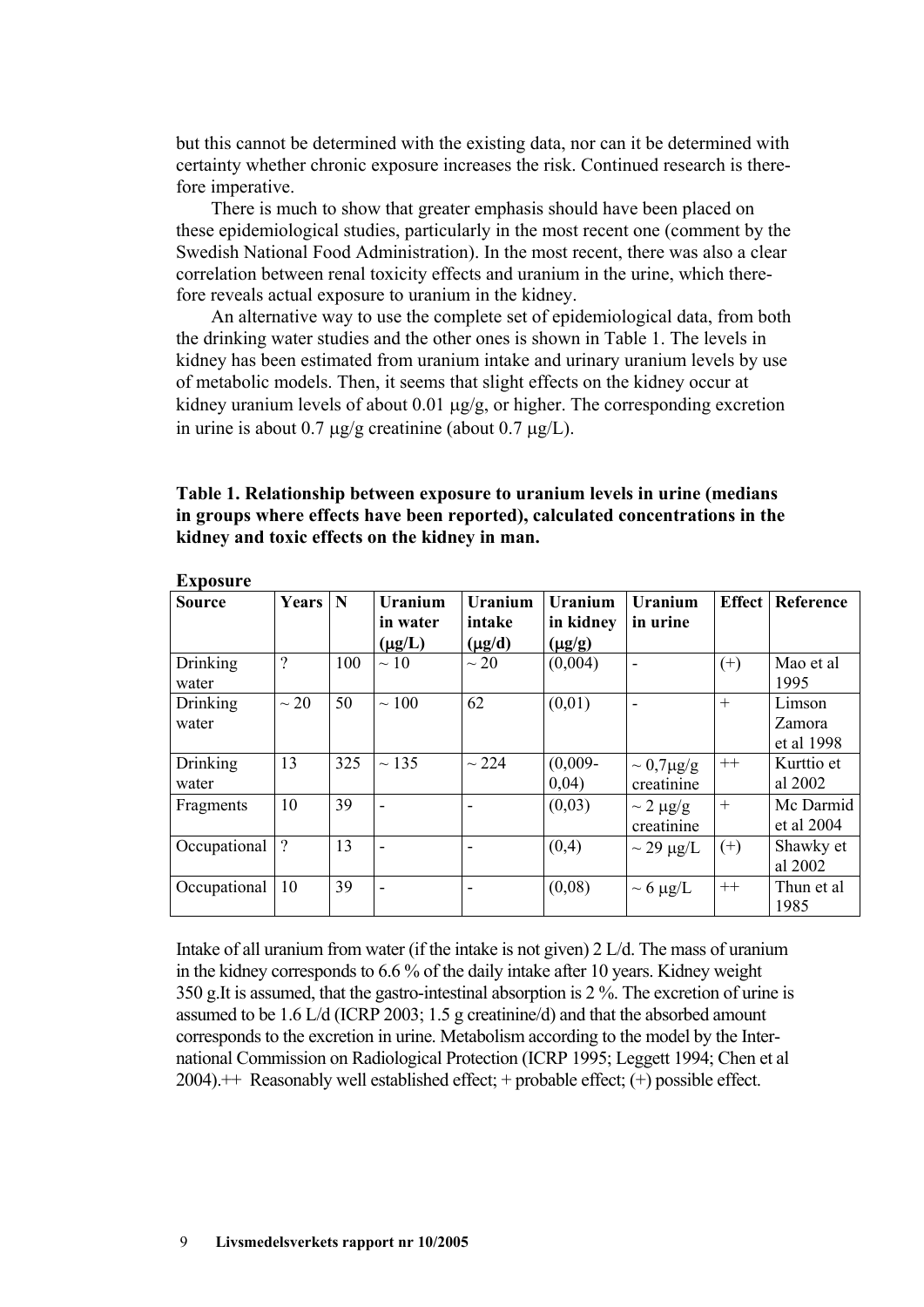## <span id="page-10-0"></span>**Proposed intervention levels for uranium in drinking water**

The epidemiological studies of uranium in drinking water indicate that effects on the kidney can arise after long-term intake of uranium in high concentrations, at least from a few hundred micrograms per litre drinking water and above. However, no safe lower limit could be defined. The reported effects were slight, but must be considered adverse; they may decrease the margin to sustain effects of other insults on the kidney, e.g. by other kidney disorders. On the other hand, it is possible that they are reversible, if the exposure decreases. Also, several studies of mortality from kidney disease in uranium workers have not shown increased risks, though a "healthy worker effect" may have obscured the picture (Royal Society 2002).

When deriving a TDI, the dose at which no effects are observed in humans is generally divided by a factor of 10 to take into account individual variation with respect to health effects of exposure to chemical substances. A relatively large safety margin is warranted by the fact that the data base is meagre and fasting intake and iron deficiency increases the absorption.

Using a safety margin of 10, one arrives at a concentration of around 20-30 micrograms of uranium per litre drinking water for normal daily consumption (2 litres) if a safety factor of 10 is used on the basis of the effects in the Finnish epidemiological study (from approx. 200-300 μg/L drinking water and above). This concentration is in agreement with the limits set for uranium in Canada (20  $\mu$ g/L drinking water) and the USA (30  $\mu$ g/L drinking water) based on the animal study by Gilman *et al*. (1998a; see for some reasons for the differences in these limits). The WHO has now an official limit of 15 μg/L drinking water (80 % allocation to drinking water).

An adult subject who drinks 2 L of water containing 15 μg/L will obtain a uranium level in the kidney of about 0.005 μg/g and a urinary excretion of about 0.4 μg/g creatinine (by the model used in Table 1). This may be compared to the estimated critical uranium levels in man of 0.01  $\mu$ g/g kidney and about 0.7  $\mu$ g/g creatinine in urine. Hence, the safety margin may not be large. However, the calculations has several uncertainties. For example, the absorption rate of uranium from water may be over-estimated (Karpas et al 2005), which would increase the safety margin.

For comparison, morphologic effects in the rabbit kidney were noted at 0.02 μg/g (Gilman et al 1998). Further, in a study of Swedish young men, the median level of uranium in urine was 0.059 μg/g creatinine (Sandström and Nygren 2001; Sandström 2002). The three subjects with the highest levels had 0.105-0.143  $\mu$ g/g creatinine. They lived in a community with a drinking water uranium level of 18 μg/L.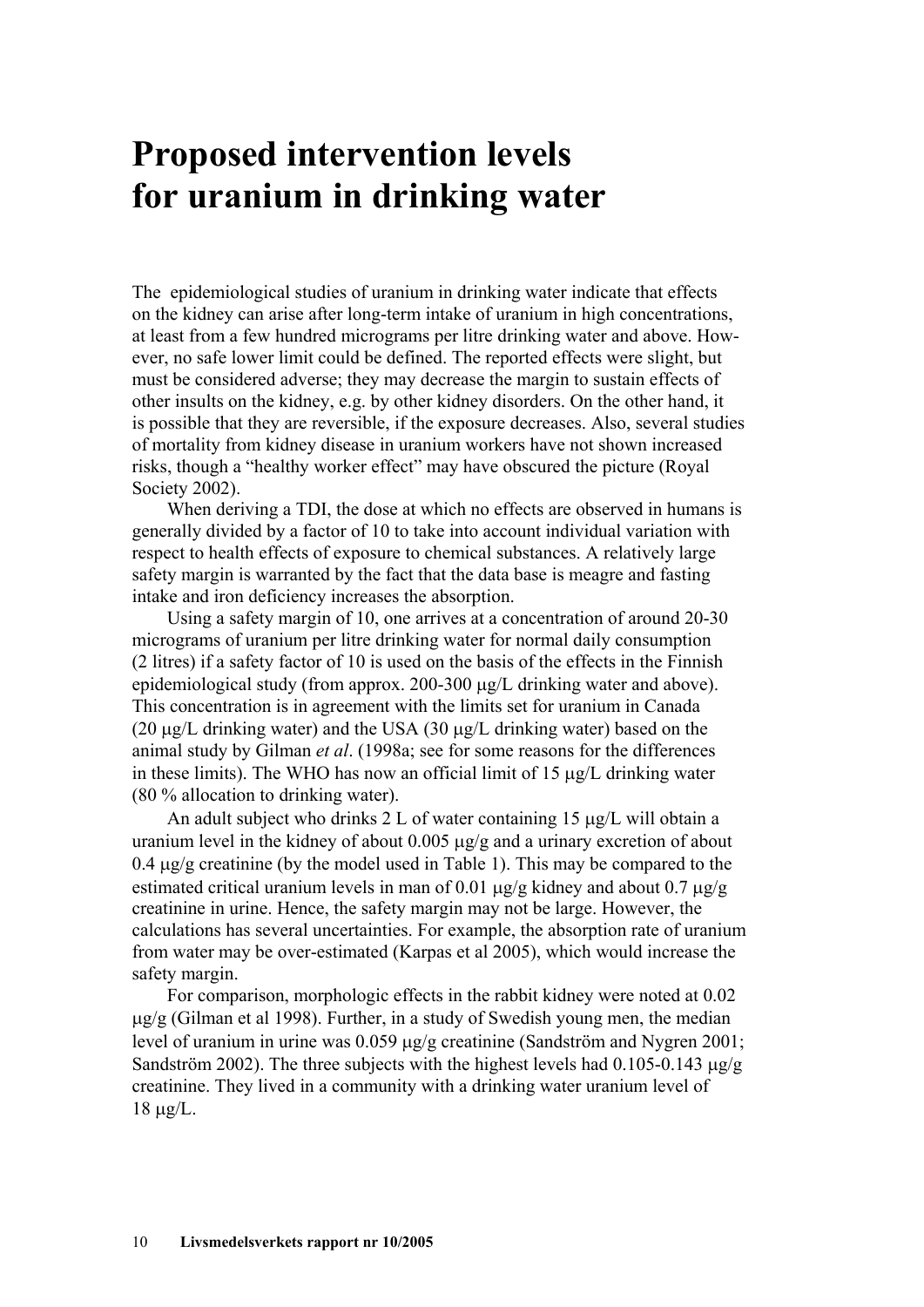In a one-year old infant (9 kg body weight) with high intake of water (67 mL/kg body weight/day *vs* about 30 mL/kg/day in adults; USEPA 2002), gastrointestinal absorption (3 % *vs* 2 % in adults), kidney weight 1 % of body weight, calculations by a model (Chen et al 2004) indicates a kidney uranium concentration of 0.006 μg/g at a drinking-water level of 15 μg/L. This estimate is uncertain, in particular since the absorption in infants is unclear; neonatal pigs have a much higher absorption than adult pigs. Also, it is not known whether or not the infant kidney is more sensitive than the adult one, as regards toxic effects of heavy metals (Solhaug et al 2004).

The above reasoning based on the animal study by Gilman *et al*. (despite its limitations) and on the epidemiological data indicates that upper level (limit) for uranium in drinking water in Sweden should not exceed 15 µg/L drinking water.

From mapping uranium concentrations in municipal drinking water in Sweden just recently, levels up to 41 μg uranium/L drinking water have been recorded. However, it is unsual that levels exceed 30 μg uranium/L. From analysis of drinking water from private wells in Sweden, in the area of lake Mälaren, levels of almost 150 μg uranium/L have been recorded and in the county of Värmland up to almost 400 μg uranium/L. In Finland even higher levels have been found in private wells; up to 15 mg uranium/L drinking water.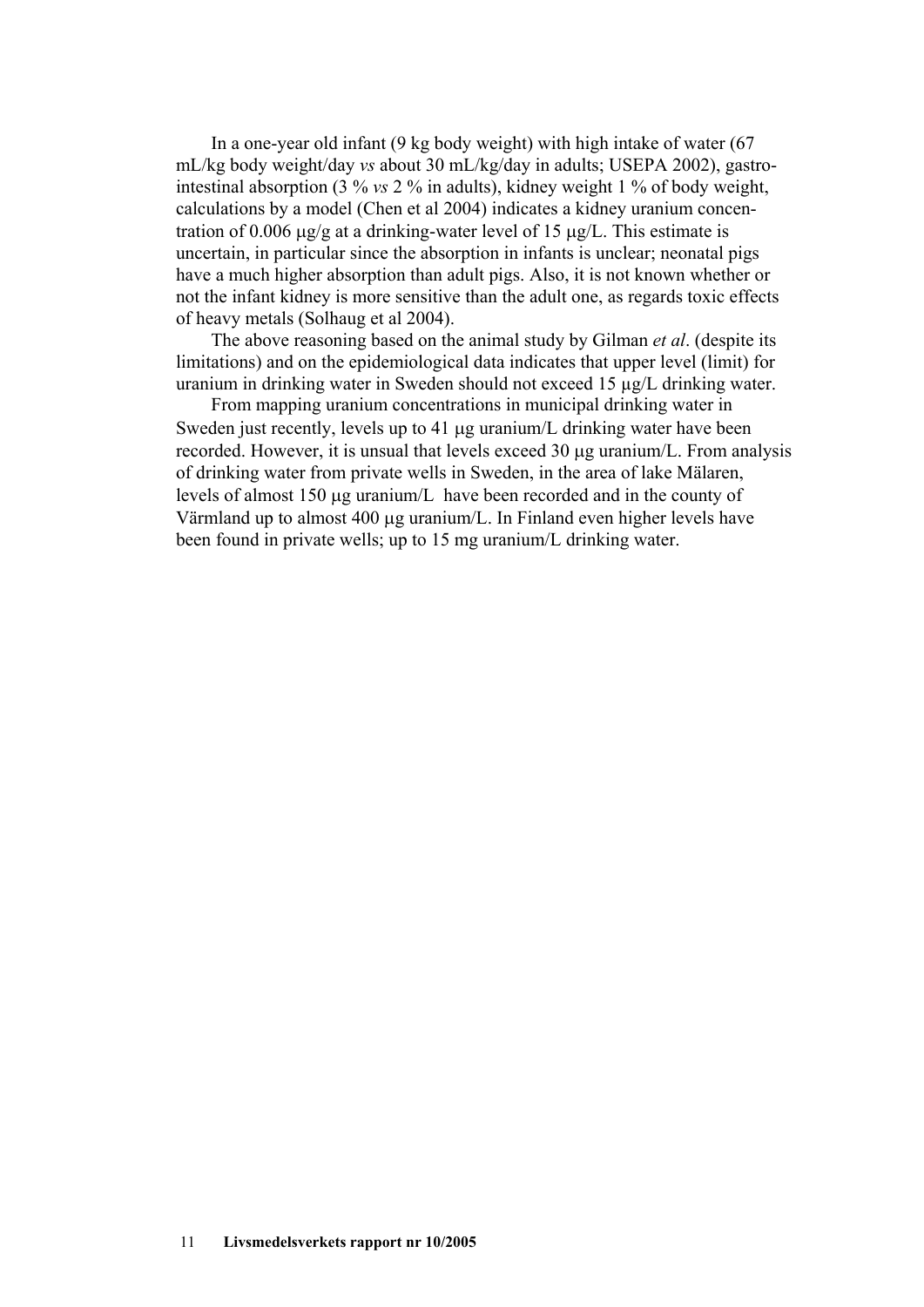## <span id="page-12-0"></span>**References**

Anthony ML, Gartland KPR, Bedell RB, Lindon JC and Nicholson JK. (1994) Studies of the biochemical toxicology of uranyl nitrate in the rat. *Archives of Toxicology* 68: 43-53.

Berlin M and Rudell B. (1986) Uranium. In: Friberg L, Nordberg GF, Vouk VB, eds. *Handbook on the Toxicology of Metals*, 2nd ed. Amsterdam, Elsevier Science Publishers, pp. 623-637.

Campbell DCC. (1985) *The Development of an Animal Model With Which to Study the Nephrotoxic Effects of Uranium-Contaminated Drinking Water*. Halifax, Nova Scotia, Dalhousie University (M.Sc. thesis).

Chen J, Meyerhof DP and Tracy BL. Model results of kidney burdens from uranium intakes. Health Phys 2004;86:3-11.

Domingo JL, Llobet JM, Tomas JM and Corbella J. (1987) Acute toxicity of uranium in rats and mice. *Bulletin of Environmental Contamination and Toxicology* 39:168-174.

Domingo JL, Paternain JL, Llobet JM and Corbella J. (1989a) The developmental toxicity of uranium in mice. *Toxicology* 55(1-2):143-152.

Domingo JL, Ortega A, Paternain JL and Corbella J. (1989b) Evaluation of the perinatal and postnatal effects of uranium in mice upon oral administration. *Archives of Environmental Health* 44(6):395-398.

Domingo JL (1995) Chemical toxicity of uranium. *Toxicology and Ecotoxicology News* 2(3):74-78.

Fisenne IM, Perry PM (1985) Isotopic U concentration in human blood from New York City donors. *Health Physics* 49:1272-1275.

Gilman AP, Villeneuve DC, Secours VE and Yagminas BLT, Quinn JM, Valli VE, Willes RJ, and Moss MA. (1998a) Uranyl nitrate: 28-day and 91-day toxicity studies in the Sprague-Dawley rat. *Toxicological Science* 41: 117-128.

Gilman AP, Villeneuve DC, Secours VE, Yagminas BLT, Quinn JM, Valli VE, Willes RJ and Moss MA. (1998b) Uranyl nitrate: 91-day toxicity studies in the New Zealand white rabbit. *Toxicological Science* 41: 129-137.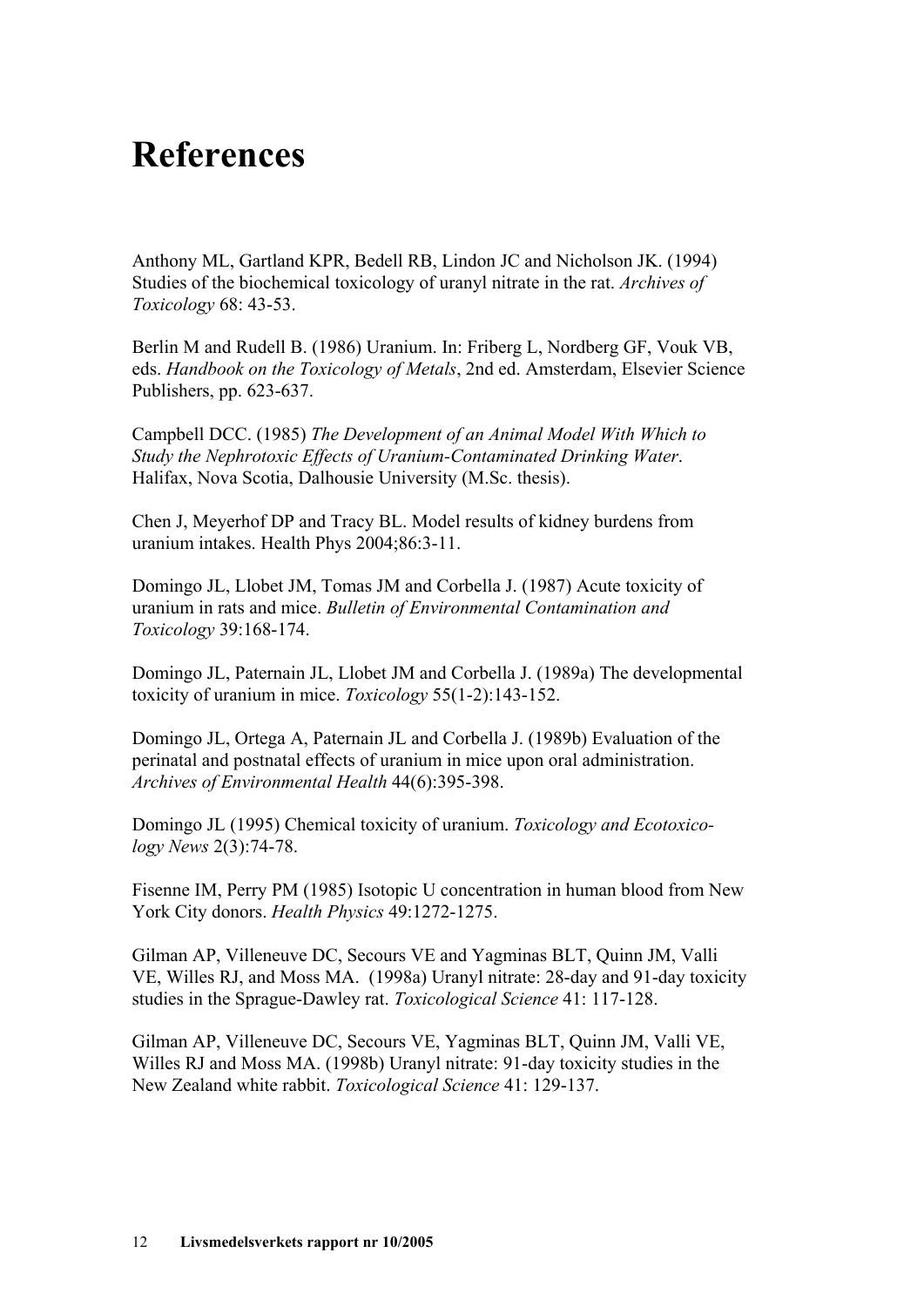Gilman AP, Moss MA, Villeneuve DC, Secours VE, Yagminas BLT, Tracy BL, Quinn JM, Long G and Valli VE. (1998c) Uranyl nitrate: 91-day exposure and recovery studies in the New Zealand white rabbit. *Toxicological Science* 41:138- 151.

Health Canada (1999) *Uranium in Drinking Water*. Document for Public Comment. Prepared by the Federal-Provincial Subcommittee on Drinking Water.

Hu Q and Zhu S. (1990) Induction of chromosomal aberrations in male mouse germ cells by uranyl fluoride containing enriched uranium. *Mutation Research* 244:209-214.

Hursh JB and Spoor NL. (1973) Data on man. In: Hodge HC et al., eds. *Handbook of Experimental Pharmacology. Vol. 36. Uranium, Plutonium, Transplutonic Elements.* Berlin, Springer-Verlag, pp. 197-240.

Igarashi Y, Yamakawa A and Ikeda N (1987) Plutonium and uranium in Japanese human tissues. *Radioisotopes* 36:433-439.

Karpas Z, Paz-Tal O, Lorber A, Salonen L, Komulainen H, Auvinen A, Saha H and Kurttio P. Urine, hair, and nails as indicators for ingestion of uranium in drinking water. Health Phys 2005;88:229-242.

Kurttio P, Auvinen A, Salonen L, Saha H, Pekkanen J, Makelainen I, Vaisanen SB, Penttila IM, Komulainen H. (2002). Renal effects of uranium in drinking water. *Environmental Health Perspectives* 110: 337-342.

La Touche YD, Willis DL and Dawydiak OI (1987) Absorption and biokinetics of U in rats following an oral administration of uranyl nitrate solution. *Health Physics* 53(2):147-162.

Leggett RW. (1989) The behaviour and chemical toxicity of U in the kidney: A reassessment. *Health Physics* 57(3):365-383.

Leggett RW (1994). Basis for the ICRP´s age-specific biokinetic model for uranium. *Health Physics* 67:589-610.

Lin RH, Wu LJ, Lee CH and Lin-Shiau SY. (1993) Cytogenetic toxicity of uranyl nitrate in Chinese hamster ovary cells. *Mutation Research* 319:197-203.

Llobet JM, Sirvent JJ, Ortega A and Domingo JL. (1991) Influence of chronic exposure to uranium on male reproduction in mice. *Fundamental and Applied Toxicology* 16:821-829.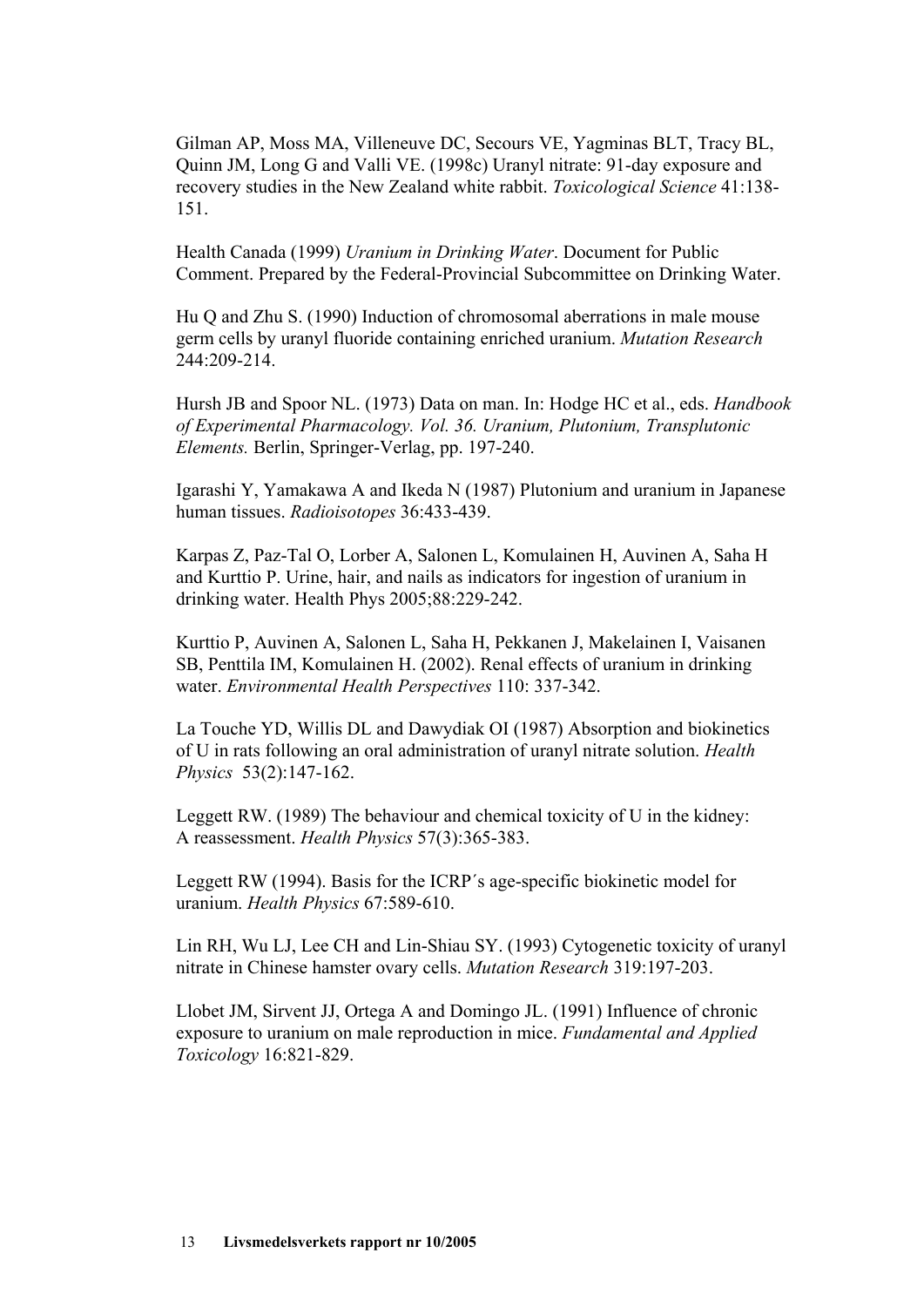Malenchenko AF, Barkun NA and Guseva GF (1978) Effect of uranium on the induction and course of experimental autoimmune ochitis and thyroiditis. *Journal of Hygiene, Epidemiology, Microbiology and Immunology* 22(3):268-277.

Mao Y, Desmeules M, Schaubel D, Berube D, Dyck R, Brule D and Thomas B. (1995) Inorganic components of drinking water and microalbuminuria. *Environmental Research* 71:135-140.

Maynard EA and Hodge HC. (1949) Studies of the toxicity of various uranium compounds when fed to experimental animals. In: Voeglin C, ed. *Pharmacology and Toxicology of Uranium Compounds*. New York, NY, McGraw-Hill, pp. 309- 376.

Maynard EA, Downs WL and Hodge HC. (1953) Oral toxicity of uranium compounds. In: Voegtlin C, Hodge HC, eds. *Pharmacology and Toxicology of Uranium Compounds. Chronic Inhalation and Other Studies.* New York, NY, McGraw-Hill, pp. 1121-1369.

McDarmid MA, Engelhardt S, Oliver M, Gucer P, Wilson DP, Kane R, Kabat M, Kaup B, Anderson L, Hoover D, Brown L, Handwerger B, Albertini RJ, Jacobson-Kram D, Thorne CG and Squibb KS. Health effects of depleted uranium on exposed Gulf war veterans: A 10-year follow-up. *J Tox Environ Health*  2004;67:277-296.

Moss MA, Mc Curdy RF, Dooley KC, Givner ML, Dymond LC, Slayter JM and Courneya MM. (1983) Uranium in drinking water - report on clinical studies in Nova Scotia. In: Brown SS, Savory J, eds. *Chemical Toxicology and Clinical Chemistry of Metals.* London, Academic Press, pp. 149-152.

Ortega A, Domingo JL, Llobet JM, Thomas JM and Paternain JL. (1989) Evaluation of the oral toxicity of uranium in a 4-week drinking-water study in rats. *Bulletin of Environmental Contamination and Toxicology* 42:935-941.

Paternain JL, Domingo JL, Ortega A and Llobet JM. (1989) The effects of uranium on reproduction, gestation, and postnatal survival in mice. *Ecotoxicology and Environmental Safety* 17:291-296.

Royal Society. The health hazards of depleted uranium. Part II. London 2002. ISBN 0 85403 5745.

Sandström B.Urannivåer i urinen hos svensk personal som arbetat eller avser att arbeta i den svenska KFOR-styrkan i Kosovo. Del II. Uppföljning av tidigare studie. Försvarets forskningsinstitut. FOI-R-0581-SE. Umeå, 2002. ISBN 1650- 1942. Stencil.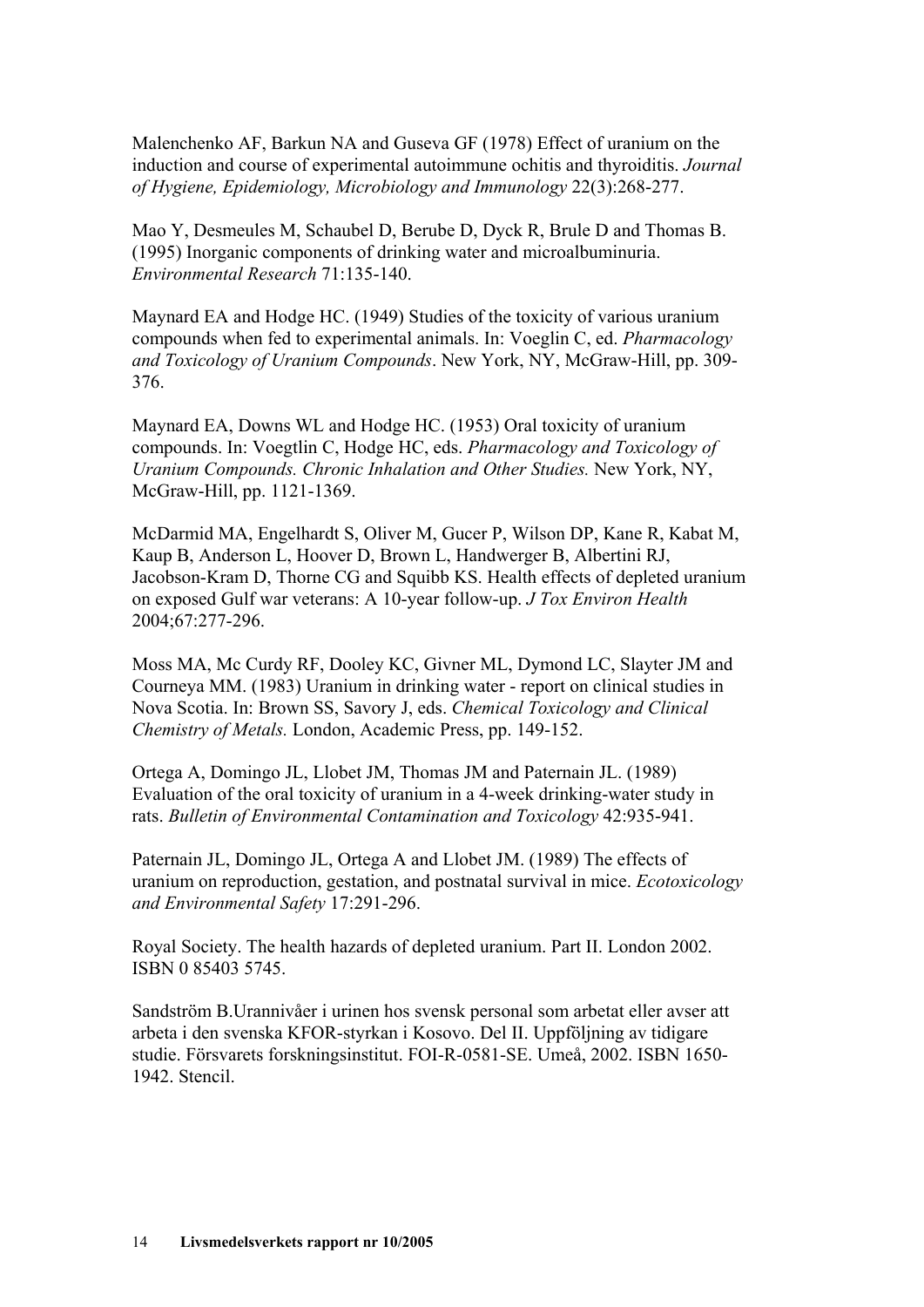Sandström B och Nygren U. Urannivåer i urinen hos svensk personal som arbetat eller avser att arbeta i den svenska KFOR-styrkan. Försvarets forskningsinstitut. FOI-R-0165-SE. Umeå, 2001. Stencil.

Shawky S, Amer HA, Hussein MI, El-Mahdy Z and Mustafa M. Uranium bioassay and radioactive dust measurements at some uranium processing indsustries in Egypt – Health effects. *J Environ Monitor* 2002;4:588-591.

Solhaug MJ, Bolger PM and Jose PA. The developing kidney and environmental toxins. *Pediatrics* 2004;113:1084-1091.

Sullivan MF, Ruemmler PS, Ryan JL and Buschbom RL. (1986) Influence of oxidizing or reducing agents on gastrointestinal absorption of U, Pu, Am, Cm and Pm by rats. *Health Physics* 50(2):223-232.

Thun MJ, Baker DB, Steenland K, Smith AB, Halperin W, Berl T (1985*).* Renal toxicity in uranium mill workers. *Scand J Work Environ Health*. Apr;11(2):83-90.

USEPA (2000) National primary drinking water regulations; Radionuclides; Final Rule. *Federal Register* 65:(236),76708-76753.

USEPA. Child-specific exposure factors handbook. US Environmental Protection Agency, Washington DC, 2002. EPA-600-P-00-002B.

Wrenn ME, Durbin PW, Howard B, Lipsztein J, Rundo J, Still ET and Willis DL. (1985) Metabolism of ingested U and Ra. *Health Physics* 48:601-633.

Zamora ML, Tracy BL, Zielinski JM, Meyerhof DP and Moss MA. (1998) Chronic ingestion of uranium in drinking water: A study of kidney bioeffects in humans. *Toxicological Science* 43: 68-77.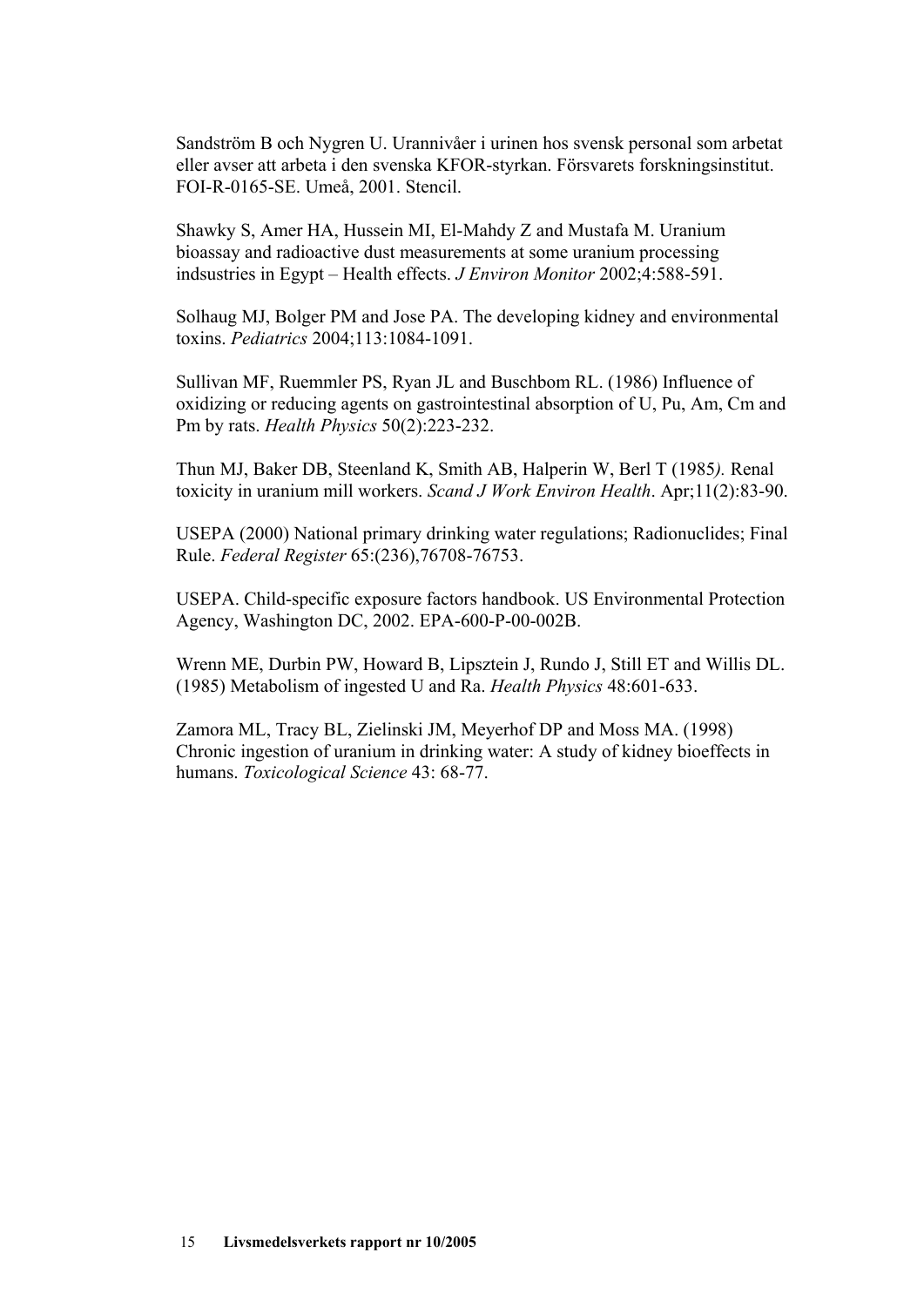### **Other main sources:**

Dock, L (2002) *Kemisk toxicitet av uran och utarmat uran (Chemical toxicity of uranium and depleted uranium)*. IMM-Report 1/02, Institute of Environmental Medicine, Karolinska Institute, Stockholm.

WHO Guidelines for Drinking-water Ouality; Third edition. 2004. Geneva (WHO Health criteria for uranium *on-line* (2003).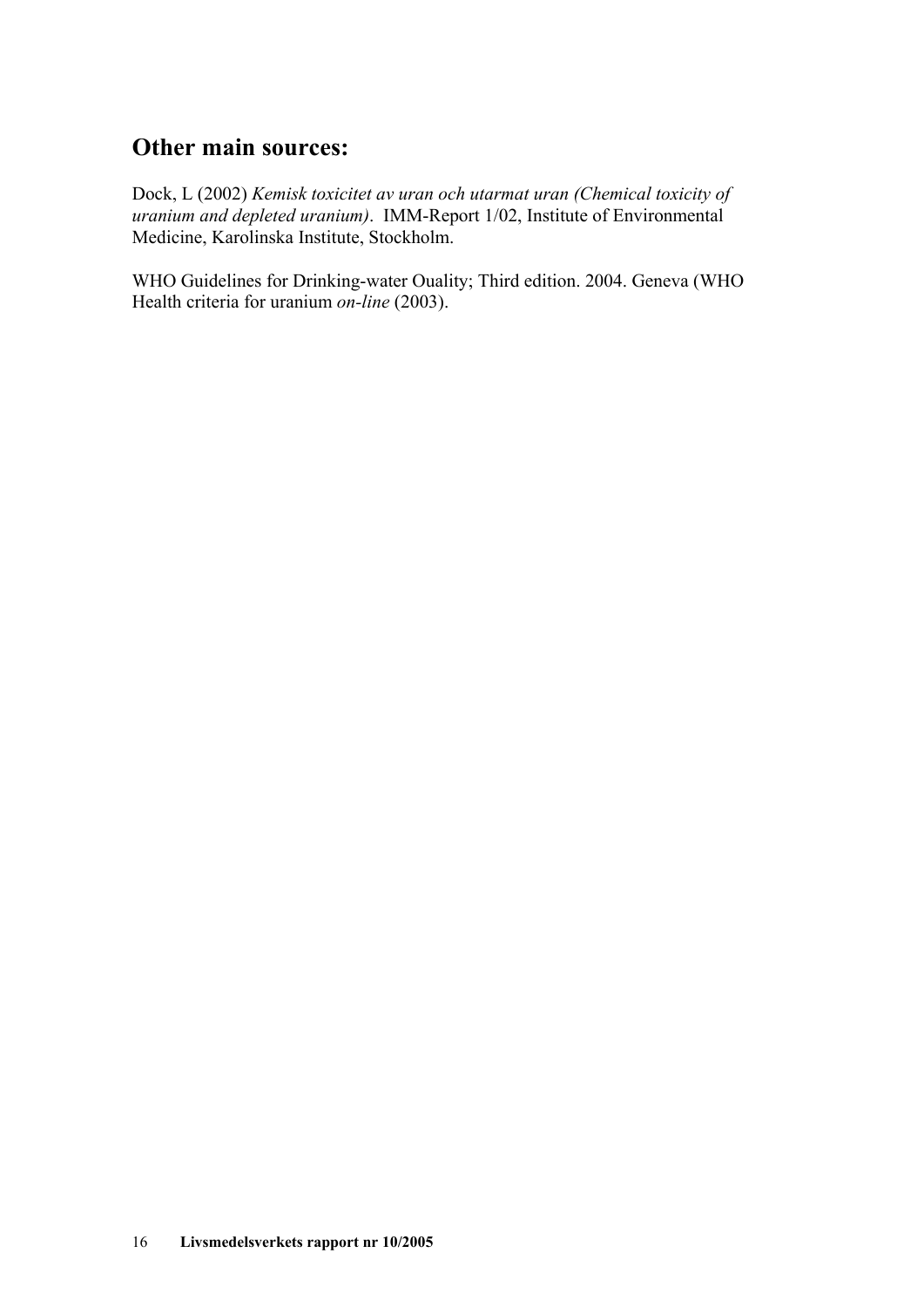## **Appendix 1**

## **Short review of toxicological data**

## **Radiation risk**

The radiation dose from natural uranium is small (30 μg uranium/L drinking water corresponds to a radiation dose of 0.02-0.04 mSv per year) compared with the natural background exposure (2-4 mSv) to which residents in Sweden are subjectted daily, and is thus insignificant in the present context.

### **Absorption, distribution, metabolism and excretion**

Many uranium compounds are insoluble and are not absorbed in the body. The more soluble forms are absorbed to a few percent (Wrenn *et al*., 1985): For intake together with food, there are indications that between 10 and 30 % (Berlin & Rudell, 1986) can be taken up, but in the presence of oxidising compounds even more can be taken up (Sullivan *et al*., 1986). In the blood, the uranium mainly occurs complex-bound to bicarbonate, protein and red blood cells (Fisenne & Perry, 1985). Release from the blood is rapid and thus the uranium is eventually accumulated, primarily in the skeleton (85 %, replaces calcium; La Touche *et al*., 1987) and 90 % of the remainder mainly in the kidneys.

The average half-life in humans under normal conditions is estimated at 180- 360 days (Berlin & Rudell, 1986). However, in the skeleton the half-life is considerably longer; 300 and 5000 days for clearance from the skeleton in the rat have been estimated (Wrenn *et al*., 1985). Total body content of soluble uranium in humans is approx. 40 μg (Igarashi *et al*., 1987).

### **Acute (chemical) toxicity**

The  $LD_{50}$  in mouse and rats respectively has been reported to be 204 and 242 mg/kg bw of uranyl ethanoate dihydrate (Domingo *et al*., 1987). The effects observed included weight loss, piloerection and haemorrhages in the eyes, legs and nose. The most common effect of uranium on the kidneys of experimental animals is disruption of renal function: proximal convoluted tubules. A newly discovered mechanism shows that the uranyl ion inhibits use of ATP-ases via its effects on Na<sup>+</sup>-dependent and -independent transport systems and on mitochon-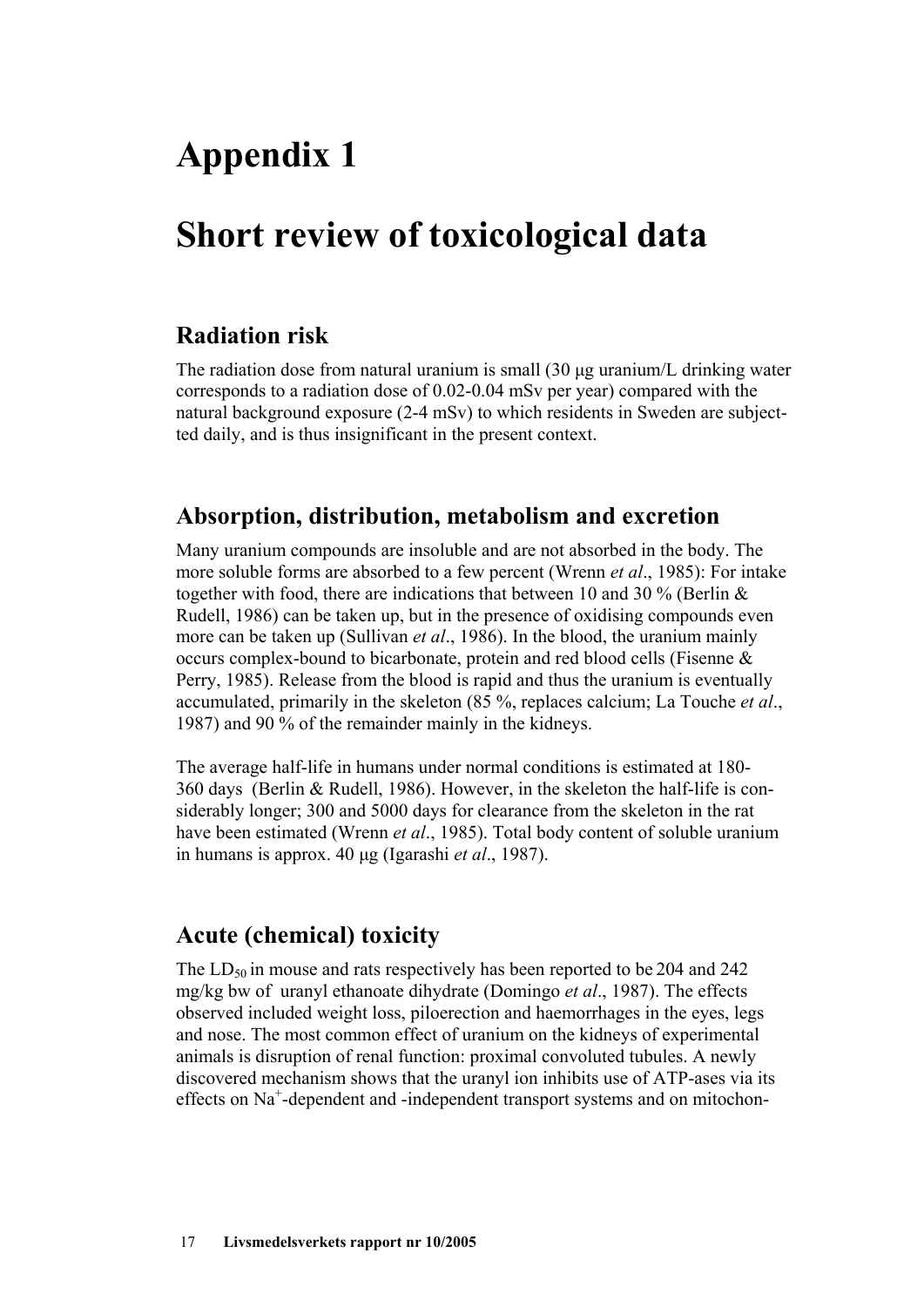drial oxidative phosphorylation in the proximal tubule (Domingo, 1995). Another suggested mechanism proposes that bicarbonate-bound uranium in the blood is filtered through the glomerulus and excreted in the urine. The rate of excretion is dependent on the pH of the urine. At low pH, dissociation of uranium and bicarbonate occurs. The uranyl ion formed can then be bound to proteins on the surface of cells in the tubule and cause cell membrane damage. Morphological changes and tissue changes in kidney cells have been reported and these can be reversible. Tissue changes seem to reverse relatively rapidly, but not the biohemical processes (Leggett, 1989). There is possibly a certain tolerance to repeated uranium exposure (Campbell, 1985).

#### **Sub-acute effects**

The chemical toxicity of uranium is mainly directed at the kidneys, but the cardiovascular system, liver and central nervous system can also be affected.

Dosing 40 Sprague-Dawley rats with 0-16 mg uranyl ethanoate dihydrate/kg bw/day (corresponding to 0-9 mg uranium/kg bw/day) in the drinking water for 2 weeks (Ortega *et al*., 1989) resulted in biochemical changes such as increased blood glucose concentration (at the dose 4 mg/kg bw/day), decreases in alanine transferase and aspartame transferase (8 mg/kg bw/day), blood changes (16 mg/kg bw/day) and increased protein levels in the urine at all doses. The NOAEL was determined to be 2 mg uranyl ethanoate dihydrate/kg bw/day (1.1 mg uranium/kg bw/day).

### **Sub-chronic effects**

See in particular Gilman *et al*. (1998a), reported earlier in section 3.

Dosing 10 New Zealand rabbits with 0, 0.96, 4.8, 24, 120 and 600 mg uranyl nitrate hexahydrate/L drinking water (corresponding to 0, 0.05, 0.2, 0.88, 4.82 and 29 mg uranium/kg bw/day) for 91 days (Gilman *et al*., 1998b) resulted in tissue changes in kidney, liver, thyroid gland and aorta. A LOAEL of 0.05 mg uranium/ kg bw/day was determined, based on changes in the kidney. At the highest dose, a total of 11 different types of injury were observed in the kidney. When the study was repeated (4 of the rabbits in the first study were not *Pasteurella* free and became infected) with fewer doses (0, 0.49, 1.32 and 43 mg uranium/kg bw/day, similar effects were obtained even at the lowest dose of 0.49 mg/kg bw/day (LOAEL). The effects were less distinct in females even though they received higher doses of uranium (via greater drinking water consumption). A pharmacokinetic sex difference may exist.

Dosing 5-8 New Zealand rabbits with 0, 24 and 600 mg uranyl nitrate hexahydrate/kg bw in the drinking water (corresponding to 0, 1.36 and 41 mg uranium/kg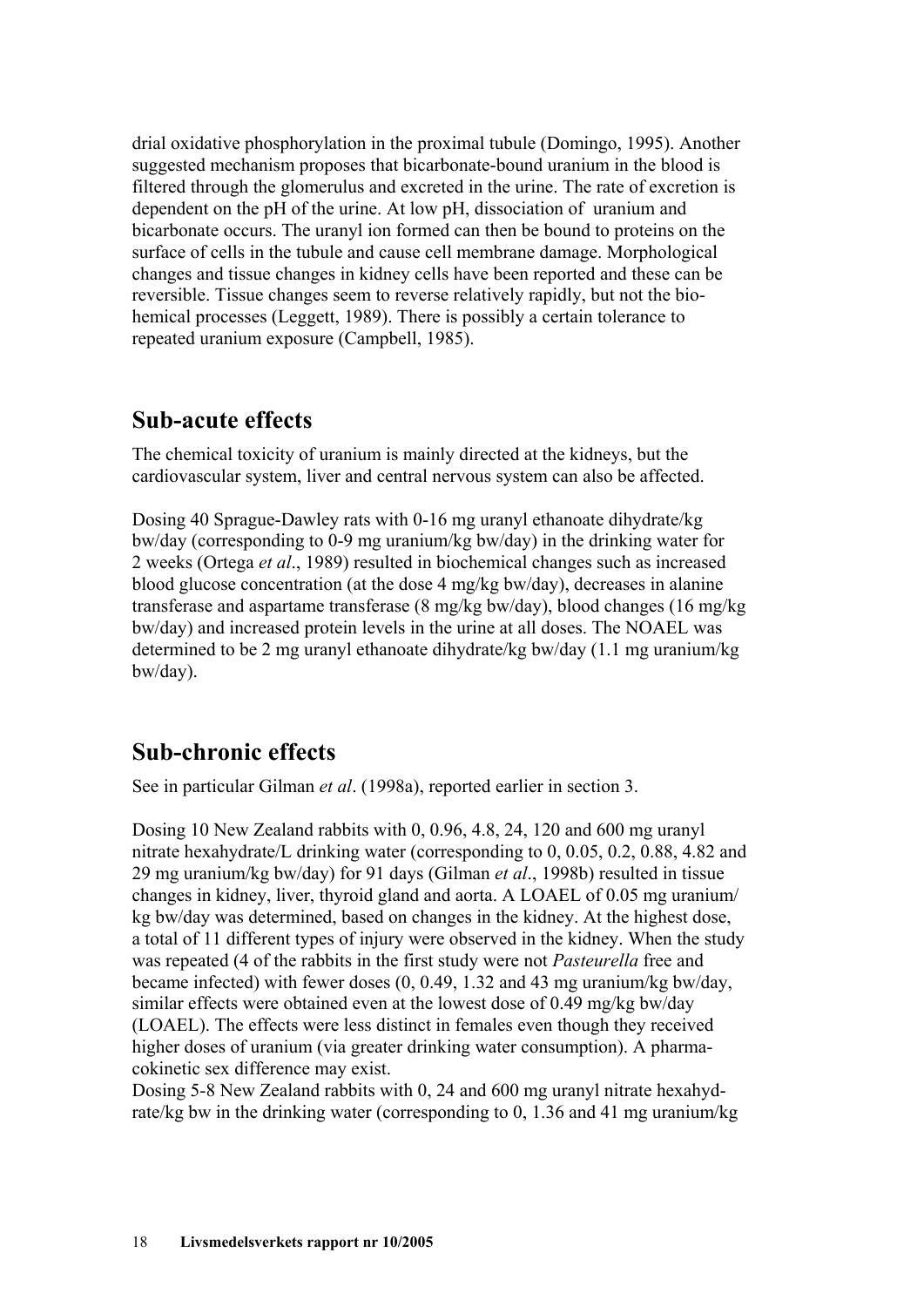bw/day) for 91 days (Gilman *et al*., 1998c) plus 91 days of recovery led to smaller tissue changes in liver, thyroid gland and aorta. Residual effects on the kidney were observed in the highest dose group after the recovery period. The LOAEL was estimated to be somewhere between 1.36-41 mg uranium/kg bw/day for effects on the kidney.

### **Chronic toxicity**

High doses (up to 20 % in the diet) of various uranium compounds administered to rats, rabbits and dogs for periods from 30 days to 2 years produced effects on the kidney in all species (Maynard & Hodge, 1949).

### **Reproductive and developmental toxicity**

Administration of 2 % uranyl nitrate hexahydrate to rats for 7 months decreased total number of foetuses and average litter size (Maynard & Hodge, 1949).

Twenty Swiss mice (females) per group fed 0, 5, 10, 25 and 50 mg uranyl acetate dihydrate/kg bw/day (corresponding to 0, 2.8, 5.6, 14 and 28 mg uranium/kg bw/day) by gavage during days 6-15 of gestation and killed after 18 days (Domingo *et al*., 1989a) displayed reduced weight gain (from the 2.8 mg dose ->), lower feed intake (from the 5.6 mg dose ->) and increased liver weight (from the 2.8 mg dose ->). In the offspring, reduced weight and length gain, undeveloped foetuses, an increased number of external and internal abnormalities and an increased number of developmental abnormalities were observed at the lowest dose. At the next highest dose (14 mg uranium kg/bw/day), effects such as cleft palate, bipartite sternebrae and developmental variations such as reduced or absent ossification were observed. No embryo lethality was observed. Based on both the maternal and foetotoxic effects, a LOAEL of 2.8 mg uranium/kg bw/day was considered.

Twenty Swiss mice (females) per group fed 0, 0.05, 0.5, 5 and 50 mg uranyl acetate dihydrate/kg bw/day (corresponding to 0, 0.028, 0.28, 2.8 and 28 mg uranium/kg bw/day) by gavage from day 13 of gestation to day 21 during lactation (Domingo *et al*., 1989b) displayed maternal mortality of 2/20 (2.8 mg uranium/kg bw) and 3/20 (28 mg uranium/kg bw) as well as reduced liver weight at all doses. In the offspring, decreased survival was observed at the highest dose, as well as reduced suckling in the remaining animals. Based on the developmental effects in the offspring, a NOEL of 2.8 mg uranium/kg bw/day was established.

Twenty-five Swiss mice (males) per group were dosed with 0, 5, 10 and 25 mg uranyl acetate dihydrate/kg bw/day (corresponding to 0, 2,8, 5,6 and 14 mg uranium/kg bw/day) orally for 60 days before mating (Paternain *et al*., 1989).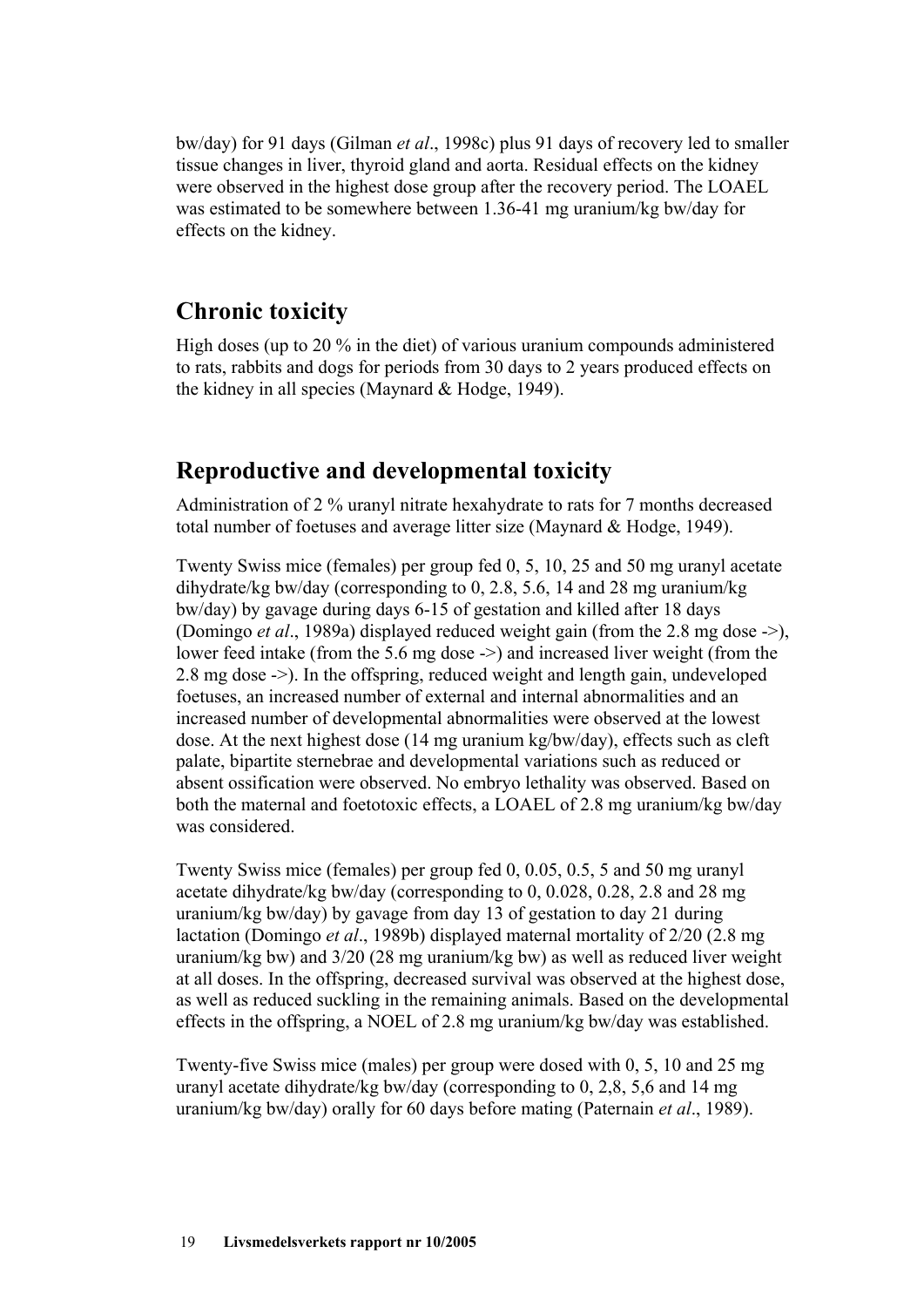Females were exposed from 14 days before mating until the end of the lactation period. No effects on fertility were observed. In the offspring, increased embryo lethality (late implantations and dead foetuses) was observed at the highest dose. From the 5.6 mg uranium/kg bw/day dose, increased foetus mortality and reduced growth and development of offspring from birth and throughout suckling were observed.

Non-specific degenerative changes in the testicles of rats after chronic exposure to uranyl nitrate hexadehydrate and uranyl fluoride have been reported (Maynard & Hodge, 1949; Maynard *et al*., 1953; Malenchenko *et al*., 1978).

Swiss mice (males) dosed with 0, 10, 20, 40 and 80 mg uranyl acetate dihydrate/ kg bw/day (corresponding to 0, 5.6, 11.2, 22.4 and 44.8 mg uranium/kg bw/day) in the drinking water for 64 days (Llobet *et al*., 1991) were mated with unexposed females for 4 days. No functional effects on testicles were observed but there was a non-dose related decline in gestation rate.

## **Carcinogenicity**

No carcinogenic effects of administering doses of soluble or insoluble uranium to experimental animals have been demonstrated (Wrenn *et al*., 1985).

### **Mutagenicity**

Uranyl nitrate has been shown to be cytotoxic and genotoxic in CHO cells (0.01-0.3 mmol/L; Lin *et al*., 1993). Dose-related effects such as reduced survival, disrupted cell cycles, increased frequency of micronuclei (*in vitro*), SCE and chromosome aberrations were observed. The genotoxic effect was attributed to uranyl nitrate binding to phosphate groups in DNA. Chromosome aberrations have also been observed in germ cells from male mice after treatment with enriched uranyl fluoride. However, the possibility that the effect was due to the radioactivity of the substance could not be ruled out (Hu & Zhu, 1990).

### **Effects on humans**

Kidney inflammation is the essential acute effect of exposure to uranium (Hursch & Spoor, 1973).

For chronic effects via drinking water, see section 1 and Appendix 2.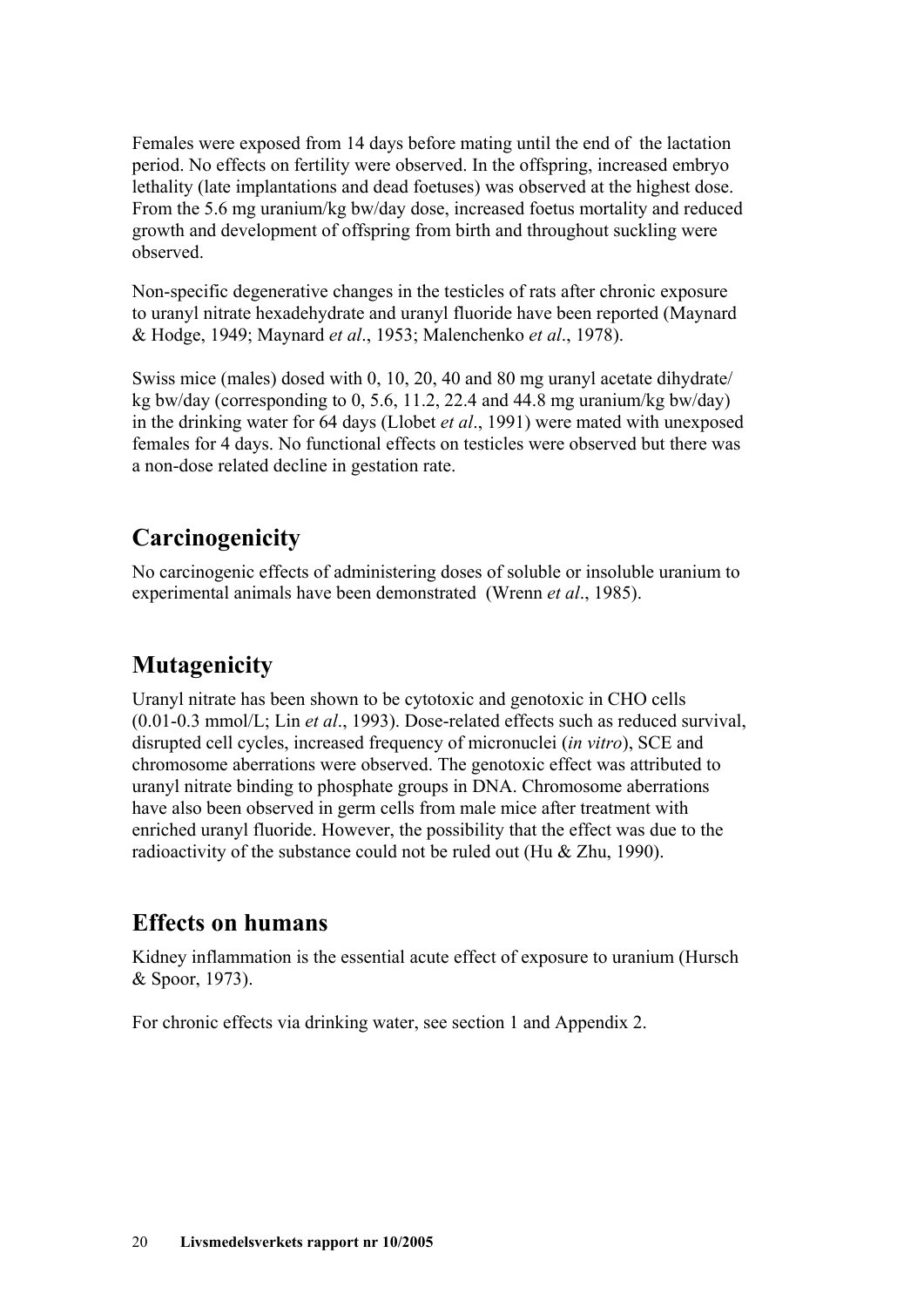# <span id="page-21-0"></span>**Appendix 2 Epidemiological evaluation**

by Professor Staffan Skerfving

Evaluation of the epidemiological studies was carried out by Professor Staffan Skerfving on behalf of the Toxicology Division, Swedish National Food **Administration** 

#### **Mao Y, Desmueles M, Scaubel D, Bérubé D, Dyck R, Brule D and Thomas B. (1995) Inorganic components of drinking water and microalbuminuria.**  *Environmental Research* **71:135-140**

This investigation was carried out in Saskatchewan, Canada, in 1993. Three regions were selected, unclear exactly on what grounds. One area (control) was known to have low levels of uranium in the drinking water, two considerably higher. Randomly selected telephone numbers were called and adults who replied were asked to participate in the study. Calling continued until a pre-determined number of people had been recruited. In the control area, 40 people were recruited, which corresponded to 22% of telephone numbers called, while there were 30 recruits in each of two areas with high uranium concentrations, corresponding to 39 % and 50 % of numbers called respectively. The total group consisted of 36 % men and 64 % woman, with ages varying between 18 and 84 years. In the control area,  $28\% > 60$  years, in the two uranium areas 27 % and 50% respectively.

A nurse visited the home. A questionnaire was used to obtain information on how long the person had lived in the house and how many cups of water he/she drank at home per day (data not shown). Individuals were reported to be 'asymptomatic'. Information on 'diabetes status' was obtained in an unspecified way, and the number defined as having diabetes is not specified. It is also apparent that the study considered gender, occupational exposure, water filtration and heredity

of serious kidney disease.

One to three unfiltered water samples were taken from drinking water taps (from private wells or municipal water supply, relative distribution unclear) over the course of several days and 30 field-filtered (once or twice) water samples (0.45 μm). It is not clear whether the water was allowed to run before sampling.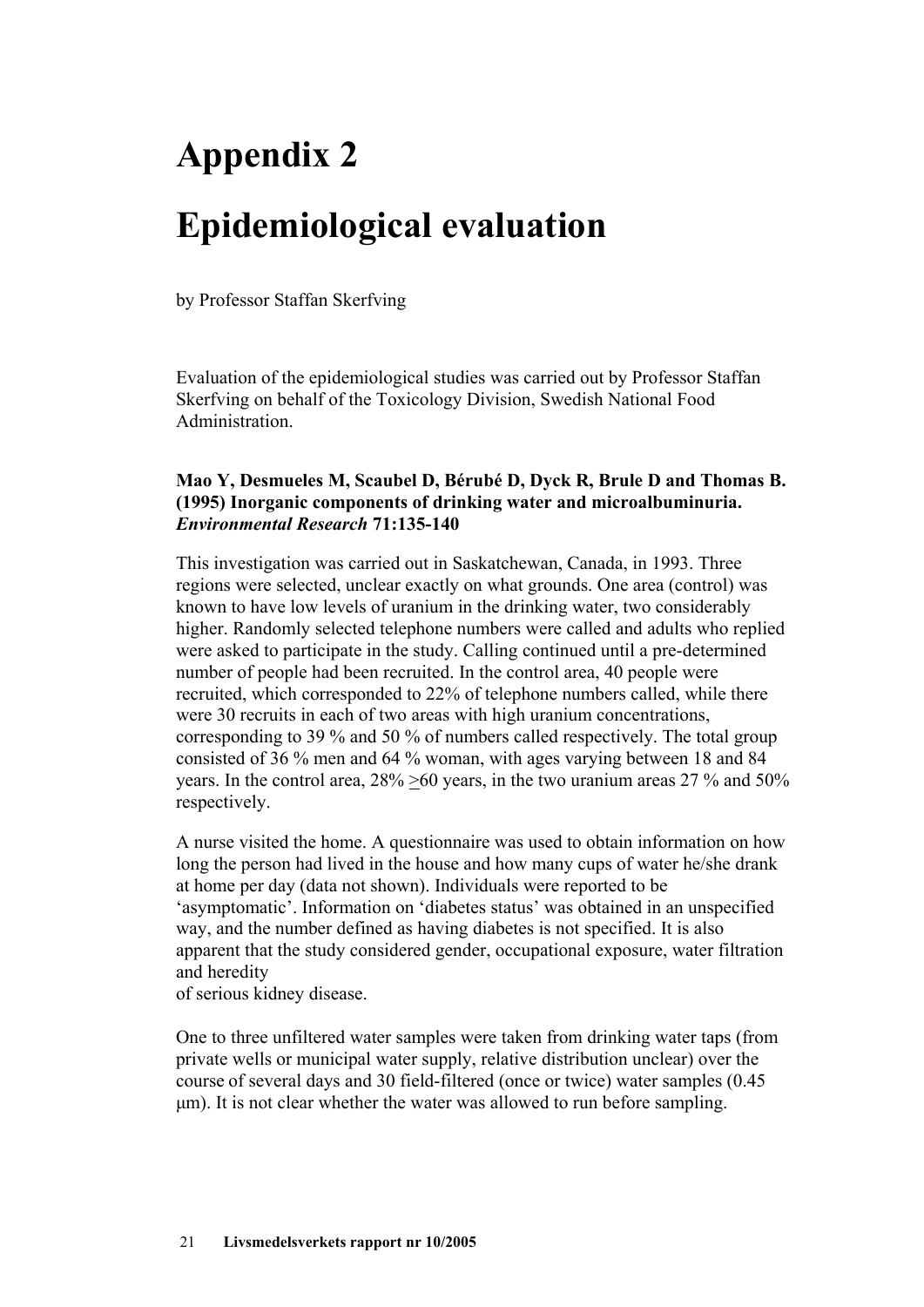Samples were analysed using inductively coupled plasma mass spectrometry (ICP-MS; detection limit not specified, but probably  $\leq 0.1$  µg/L; precision  $\leq 8\%$ ; accuracy  $\leq$  5 % according to external quality control samples). It is stated generally that the concentration varied little between samples and that filtration had no effect. The mean uranium concentration in water in the control group was  $0.71 \mu$ g/L (range of variation 0.48-0.74 μg/L), while in the two high uranium groups it was  $20 \leq 0.1-48$ ) and  $15 \leq 0.1-50$ )  $\mu$ g/L. Silicon concentration in the water was also determined and a strong correlation was found with the uranium concentration (r=0.66).

Blood samples were taken for determination of serum creatinine, while albumin and creatinine were determined in morning urine samples. The data supplied on methodology are incomplete but the method for albumin determination is sensitive, precision not specified. To compensate for variations in degree of dilution of the urine, the uranium concentration was expressed in relation to creatinine. It is not clear whether all analyses were carried out at one laboratory and in one operation. Data relating to albumin concentration are given in a very general way and only for the entire material combined. It is obvious that there is a skewed distribution.

Statistical analysis of the material was carried out with parametric methods and without transformation, and no report is made of whether the justification for this had been tested. No comparison was made between the groups and the data were not reported separately for the three groups, but simply pooled.

The results are reported very tersely. There was no significant relationship between the albumin concentration in urine or serum creatinine and the uranium concentration in water. When an exposure index was constructed on the basis of uranium concentration in the individual's drinking water, number of cups drunk per day and number of years the water had been drunk (data for individuals or groups not reported), there was a relatively strong age-related correlation with both uranium concentration/creatinine  $(r=0.39)$  and silicon/creatinine  $(r=0.32)$ , both of which were probably statistically significant. There was a weaker correlation between exposure index and serum creatinine (r=0.18). No graphs of the relationships are provided.

In a linear multiple regression that included age, 'diabetes status' and silicon concentration in water, there was no significant increase in uranium/creatinine, but a non-statistically significant  $(P=0.03)$  increase with increasing exposure index (the slope cannot be interpreted since the units are unclear).

#### **Comments**

The authors refer to the study as 'preliminary', since the exposure parameter was approximate and the number of participants small. In addition, the highest uranium concentration in water was low.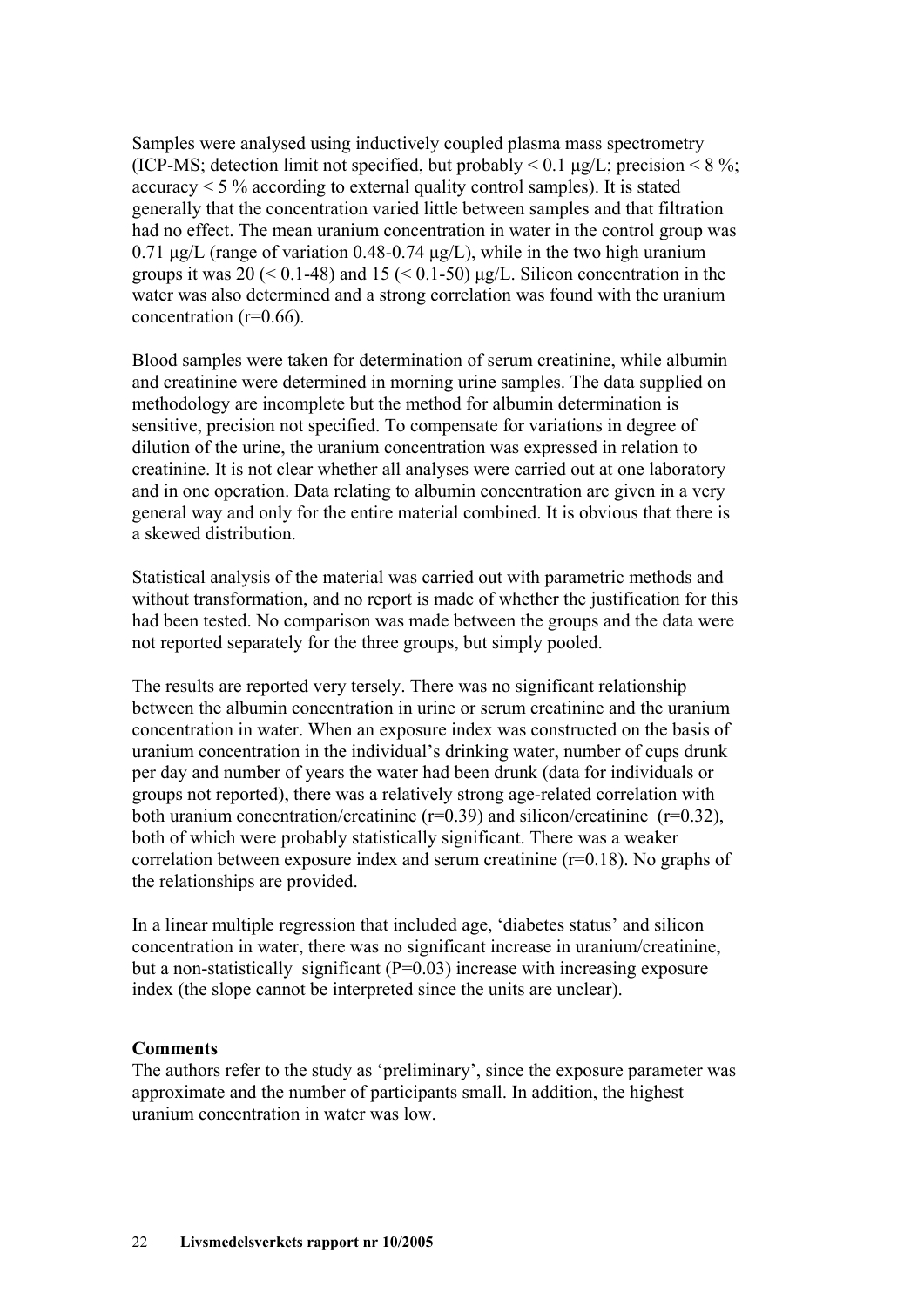The study has a number of methodological weaknesses: Drop-out rate is high and varies between the groups, so the scope for selection is large, even though it is not possible to determine whether this can have caused a false positive relationship between uranium exposure and albuminuria. A proportion of the individuals drank water from private wells, the rest municipal water; there is reason to suspect that this also involved other differences (socio-economic, *etc*.) that may have been confounding. The reporting of results is unacceptably terse. The authors admitedly adjusted the albumin in urine for degree of dilution but did not take into consideration the variation caused by the albumin concentration in serum. Albumin-creatinine clearance would surely have been a more appropriate measure of the status of the glomerular membrane.

It is difficult to understand the authors' thinking behind the analysis model. They included silicon, which has a strong correlation with uranium but which does not itself bear any relation to the effect parameter (and no well-established link to kidney damage). This would have led to an overcorrection and a weakening of the relationship between uranium and albumin, thus a bias towards zero.

There was no relationship with measured concentrations of uranium and albumin, only with the cumulative exposure index. This creates interpretation difficulties, since no details are available of uranium concentrations in the past. It is known that the concentration can vary. However, this would more probably have limited the potential for identifying a relationship.

A greater problem is that this index would probably show a covariance with age, which is a risk factor for albuminuria. There is a very great variation in age, and also a difference between the groups. Therefore, there is a risk of confounding problems. It is not clear whether this was successfully adjusted for in the multivariate statistical model. The authors do not discuss other potential confounders. They state that they have adjusted for diabetes (which is a significant cause of albuminuria), but provide no data. However, diabetes would more likely be an effect modifier rather than a confounder. Another important effect modifier not taken into account is hypertonia, although this would probably have masked any relationship with uranium. In addition, medication (*e.g*. analgesics) would have been able to modify the effect. The nephrotoxic elements lead, cadmium and mercury were apparently also determined in the water, but there were no differences between groups and thus no cause to suspect confounding.

The authors actually report one single statistically significant relationship as the outcome of a great number of tests; there is an obvious mass significance issue. The effect that they thought they observed happens to be discrete from a clinical perspective, since only eight individuals had 'elevated' albumin concentrations (unclear how this was defined). This is supported by the fact that there was no relationship between uranium serum creatinine or between serum creatinine and albumin. However, serum creatinine only begins to increase after a substantial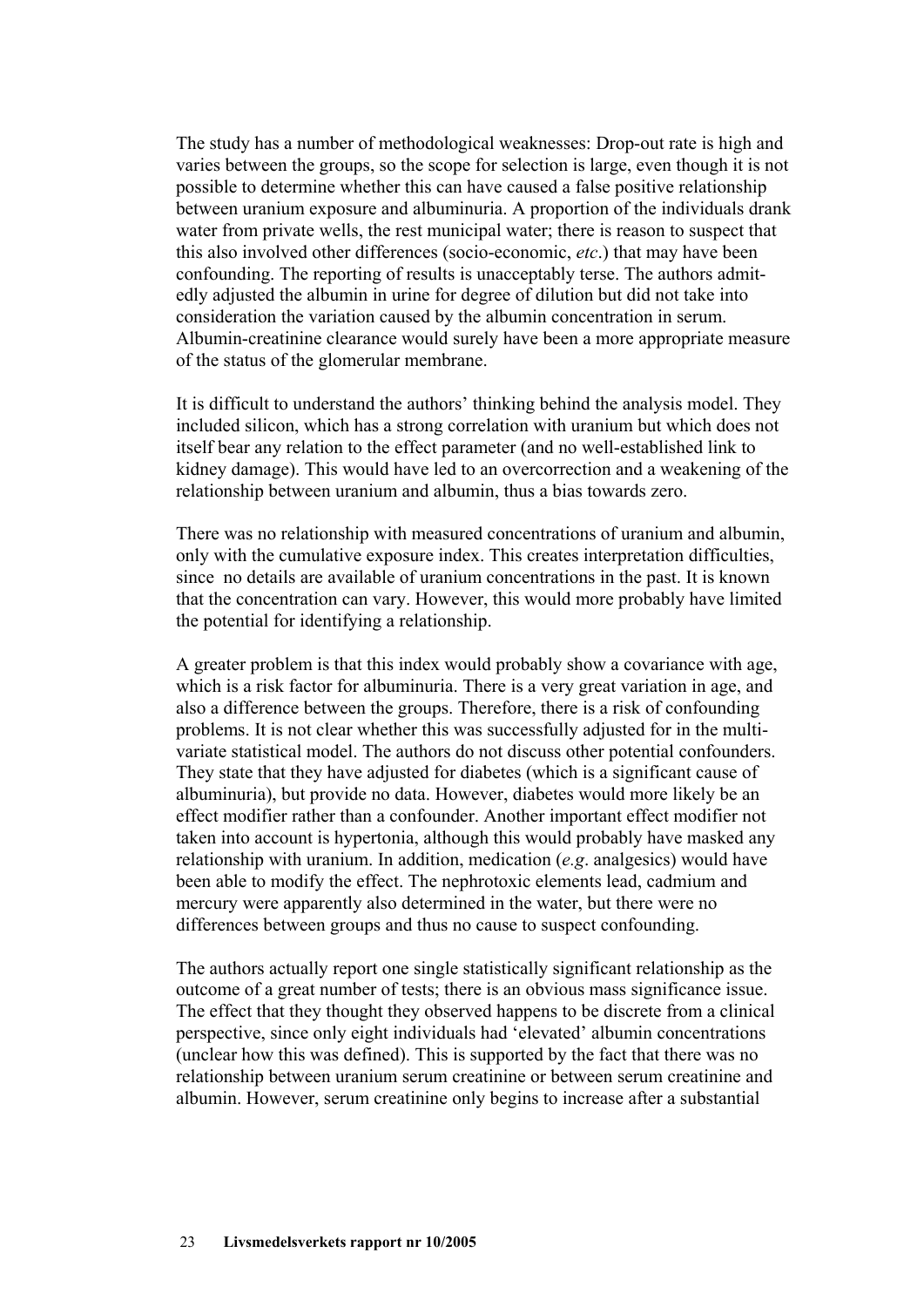decline in glomerular filtration rate (GFR). In addition, the concentrations of uranium in the water were not particularly high.

#### **Summary**

This study was small and had considerable deficiencies in methodology and data reporting. The concentration gradient of uranium in water was skewed. This is in principle compatible with a discrete effect of long-term exposure to uranium concentrations in drinking water of 50 μg/L, involving either slight leakage across the glomerular membrane and/or a decrease in reabsorption of albumin in the proximal renal tubules, but this is far from conclusive.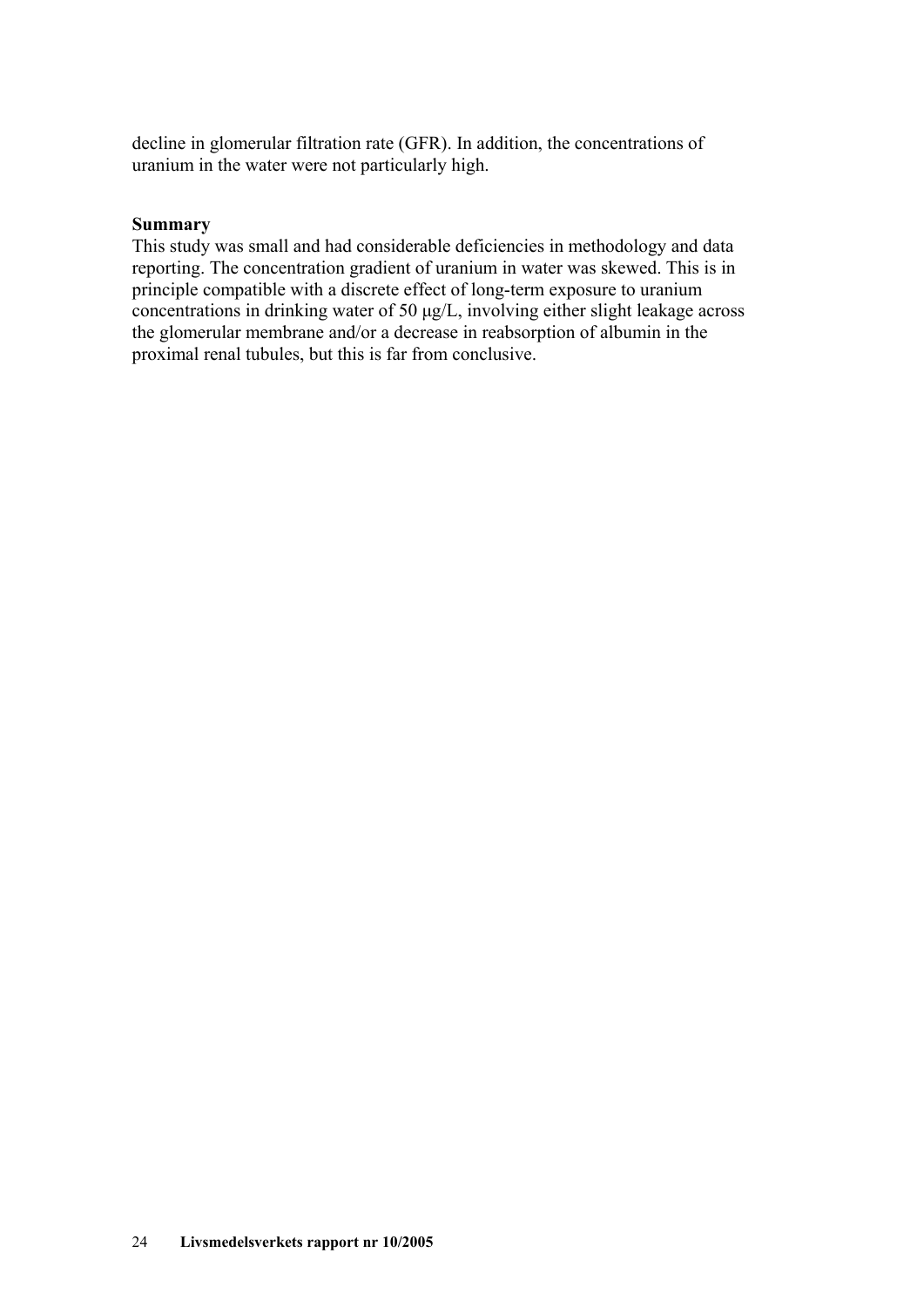#### **Zamora ML, Tracy BL, Zielinski JM, Meyerhof DP and Moss MA. (1998) Chronic ingestion of uranium in drinking water: A study of kidney bioeffects in humans.** *Toxicological Science* **43:68-77**

The study subjects recruited in Canada, from a village in Nova Scotia with private (drilled) wells in an area with high uranium concentrations (occasionally >100  $\mu$ g/L), and a city (Ottawa) with municipal water (surface) with low concentrations  $(\leq 1 \mu g/L)$ . Recruitment is unclear, residents in the village were 'approached' (the aim was to have an uniform gender and age distribution within 20-70 years, these objectives clearly not being achieved, see below). In Ottawa, a (presumably stratified) matching was carried out for gender and age compared to the village. Nine people were excluded on health grounds.

In total, the study comprised only 50 individuals (17 men and 33 women). Age varied between 14 and 87 years. Subjects had drunk the water in question for 0-51 years.

Samples of tapwater were taken, unclear how. They were analysed for uranium with ICP-MS. The detection limit was 0.0006 μg/L. Precision was checked by addition of radioactive uranium. The precision is not reported.

Uranium concentrations in water from the village and from Ottawa are not specified. Instead, all individuals who had  $\leq 1$   $\mu$ g/L were pooled in a 'lowexposure group' (N=20; uranium concentration in the municipal water in this group was  $0.02 \pm 0.004 \text{ µg/L}$  and all with  $\geq 1 \text{ µg/L}$  in a 'high-exposure group' (N=30; uranium concentration in water 2-780 μg/L, of which half over 100 μg/L). This would mean that Ottawa and the village dominated their respective group, but also that there was Ottawa water with concentrations >1 μg/L. This presumably also means that the groups were dominated by people with completely different socio-economic backgrounds. Gender and age distribution was uniform between the groups.

The researchers also collected duplicate portions of food and water for 3 days. Urine was analysed. Specific data on the analyses are not given. In the high exposure group, uranium intake from food and water was 3-570 μg/day (of which 31-98 % from water), in the low exposure group 0.32-20  $\mu$ g/day (of which 1-9 % from water).

Urine was collected for 24 hours. Determination of glucose, total protein, creatinine, ALP, GGT, LDH and NAG was carried out using standard methods. Detection limits are given. The precision in replicate determinations was <11 %. There was a considerable (up to 62 %) intra-individual variation in different urine portions during the 24 hours studied. It is stated that uranium was also measured but this information is not reported.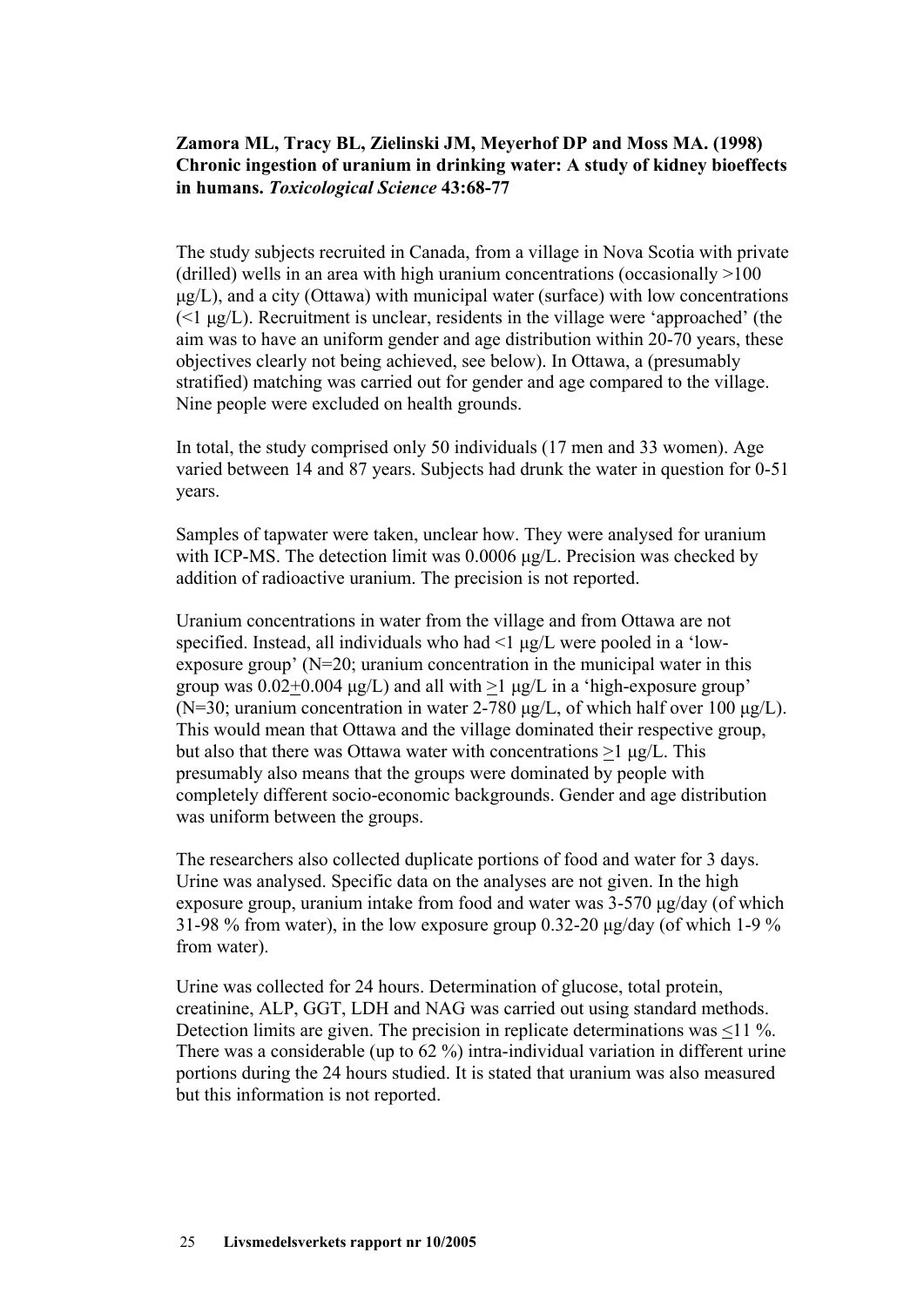Night-time urine was also collected for determination of BMG (40 samples analysed). This urine was alkalised with phosphate buffer in the laboratory. However, it is doubtful whether this was sufficient to prevent breakdown in acidic urine.

The researchers tested whether the biomarkers and their logarithms were normally distributed. This was not the case, so they used non-parametric tests.

In total, 18 analyses of biomarkers exceeded the upper reference limit in the literature, which was possibly more than one might expect.

The concentration of glucose (mg/day) was significantly (Kruskal-Wallis test) higher (47 %) in the high uranium group than in the low. An effect can also be seen on LDH, but only in men and in the wrong direction. For protein (mg/day), ALP, GGT and NAG (all uranium/g creatinine), there were no significant differences.

There were significant (P<0.05) rank correlations between uranium intake (from water and food) and glucose (rS=0.40, significant in both men and women), BMG (rS=0.39; only in men) and ALP, but not protein, GGT or NAG.

#### **Comments**

This study was small and suffered from clear methodological and data handling problems.

The most significant fault is that individuals selected for the high and low uranium groups were recruited in areas that presumably had completely different socio-economic structures. It is unclear how test subjects were found. This leaves room for bias in the form of confounding from *e.g*. occupational exposure and lifestyle factors (diet, smoking, *etc*.).

The researchers also carried out an unacceptably primitive statistical analysis of the data they had and did not consider potential confounding and effect modification. An obvious risk for confounding lies in age, which could have been associated with both uranium intake and effect markers (which are age-dependent)*,* all of which have a known age-dependency. It is possible to calculate the correlation between age and uranium intake from the data in the article; there is a relationship but it is not statistically significant. The fact that effect modification by *e.g*. gender, age and medication was not taken into account is rather to the disadvantage of the hypothesis, since these introduce an unadjusted variation in the outcome, which would confuse the picture.

It is difficult to understand why the researchers did not use the uranium concentrations in urine to which they clearly had access.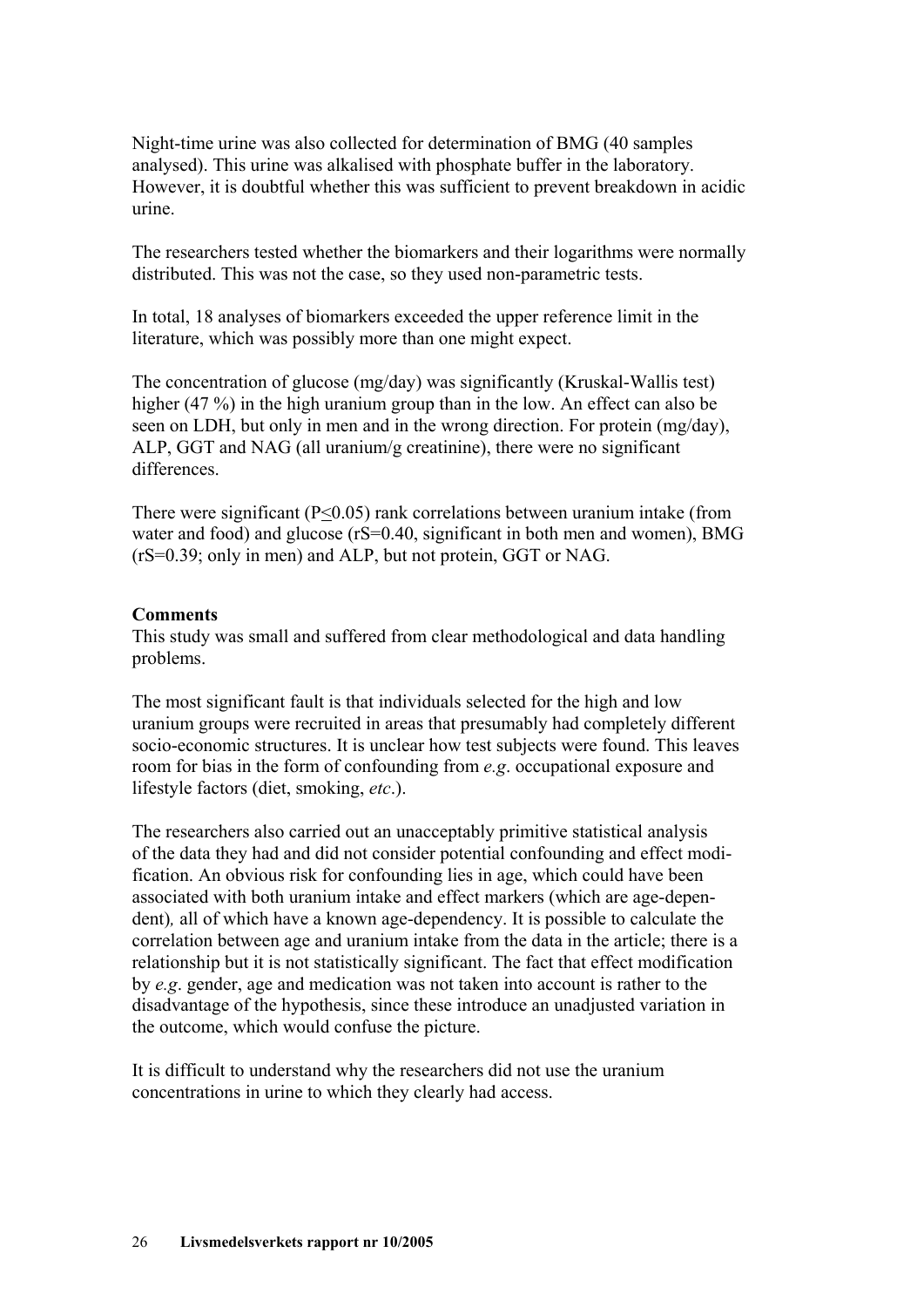A multivariate regression model, with systematic adjustment for potential confounders and effect modifiers, would have given greater credibility to the results; however, the researchers would have had to test other types of transformations of the effect markers than logarithmic. They would then have been able to obtain more confidence-inspiring estimates of the effects, *e.g*. as regression coefficients with uncertainty levels. On the other hand, the material was too small for advanced analysis.

There is no information on previous uranium exposure. It was known how long the individuals drank the water in question (down to 0 years!) but no attempt was made to investigate whether this had an influence on the effect.

The strength of the study lies in the fact that both water and food were analysed (which verified that water was the dominant source in the area with high concentrations) and that a long list of biomarkers were used for effects on renal tubule. An effect was found on BMG, which is a classic marker for proximal tubular function disruption. It is surprising that no increased excretion of NAG was observed, since this is usually an early symptom of cell damage in the tubule.

#### **Summary**

The study has considerable failings in methodology and data reporting. The findings of exposure-related effects on excretion of glucose, BMG and ALP are in principle compatible with a discrete effect on renal tubule at uranium concentraions in water of less than 780 μg/L. However, they are not conclusive. No conclusions are drawn on the level at which effects appear.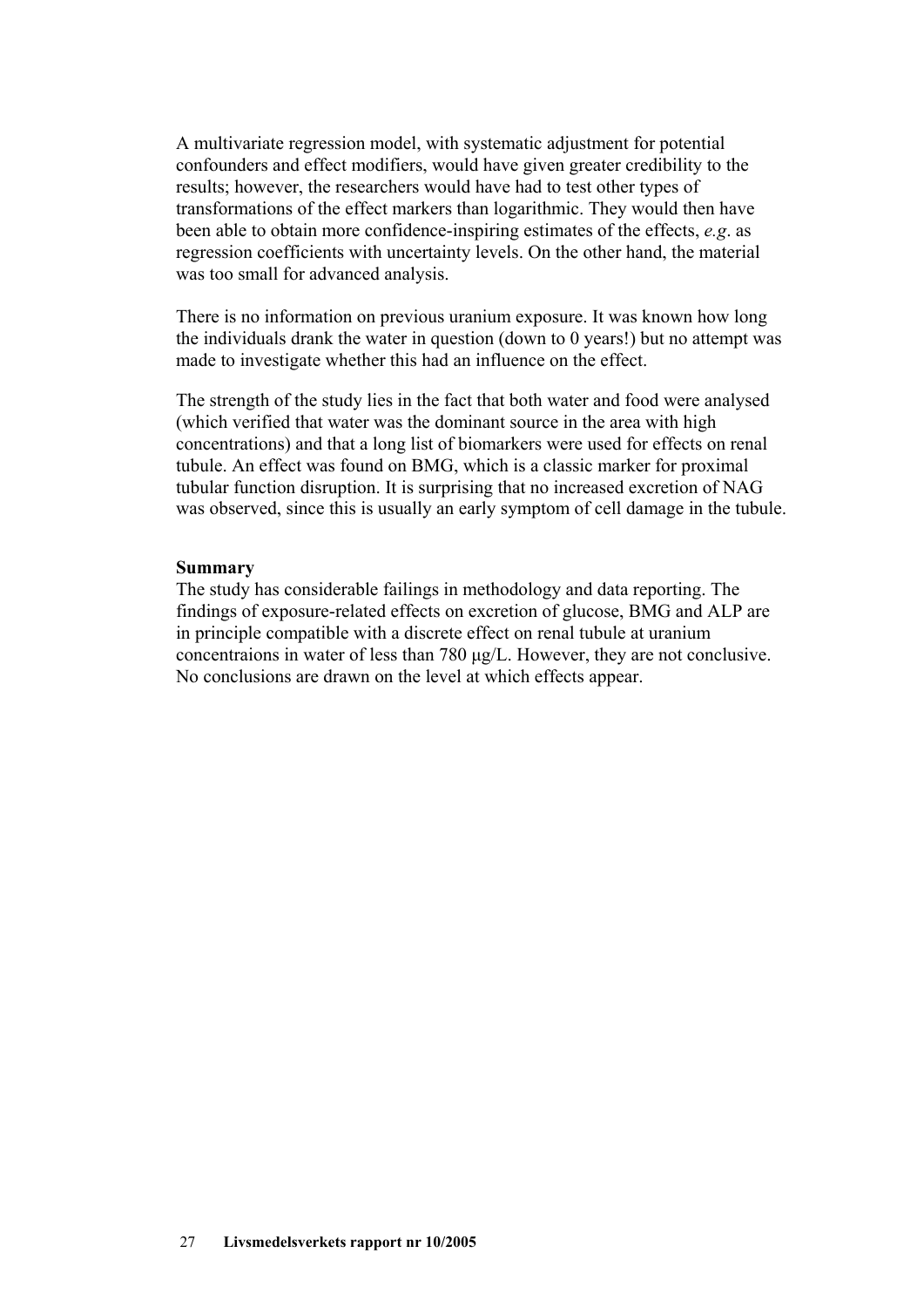#### **Kurttio P, Auvinen A, Salonen L, Saha L, Pekkanen J, Mäkeläinen I, Väisänen SB, Penttilä IM and Komulainen H. Renal effects of uranium in drinking water (2002)** *Environmental Health Perspectives* **110:337-342**

This study was carried out in 1999. Questionnaires were sent to 798 households in 28 towns in southern Finland where high uranium concentrations had been measured and many measurements carried out, according to a drinking water database of drilled wells. A second questionnaire on *e.g*. residence time, drinking water use, work history, exposure to heavy metals, health status and use of medication was sent to 436 adults who drank water from drilled wells. Of these, 78 % agreed to participate in the study. Fourteen were excluded on the grounds of *e.g*. water filtration, diabetes (N=4) or use of medication. The study thus comprised 325 people in total (uniform gender distribution, average age 52 years, range of variation 15-82 years) with 194 wells in 24 towns. They had drunk well water for 13 (1-34) years. Some stratification after uranium concentrations in water was obviously carried out.

The individuals collected drinking water in the evening. The water was analysed for uranium using ICP-MS (detection limit 0.0004 μg/L; precision in duplicate samples 3 %; accuracy good in external quality control). The median concentration was 28 μg/L (range 0.0001-1.920 μg/L; the lowest value is not consistent with how values below the detection limit were said to be treated). Daily uranium intake with water was 39 μg  $(7-224 \mu g)$ , cumulative intake from the well 129 mg (24-887 mg). All these distributions are skewed, but this does not affect the results of the statistical analysis.

Urine was collected during the night (time and volume recorded). Uranium was analysed using ICP-MS. The detection limit was 0.002 μg/L. The precision in the duplicate samples was 16 % (single analysis result used). Data concerning accuracy are not specified, apparently they trusted the external quality control for water-uranium.

In the night samples, creatinine, glucose, phosphate and albumin were analysed. Random samples of urine were collected the next morning for determination of BMG; the samples were alkalised to avoid breakdown. Blood samples were taken for determination of creatinine, calcium, phosphate, glucose and BMG. The methods were sensitive except for BMG, where a massive 65 % lay below the detection limit. The analyses were carried out at a clinical chemical laboratory, which usually implies good quality control. Blood pressure was measured.

Data were analysed using a general linear model, with adjustment for the effect modifiers gender, age and body mass index, the last-named for unknown reasons; analysis of blood pressure also for smoking, again for unknown reasons. Tests were carried out to check whether the effect markers were normally distributed, which the authors claim they were, although this appears doubtful for BMG. A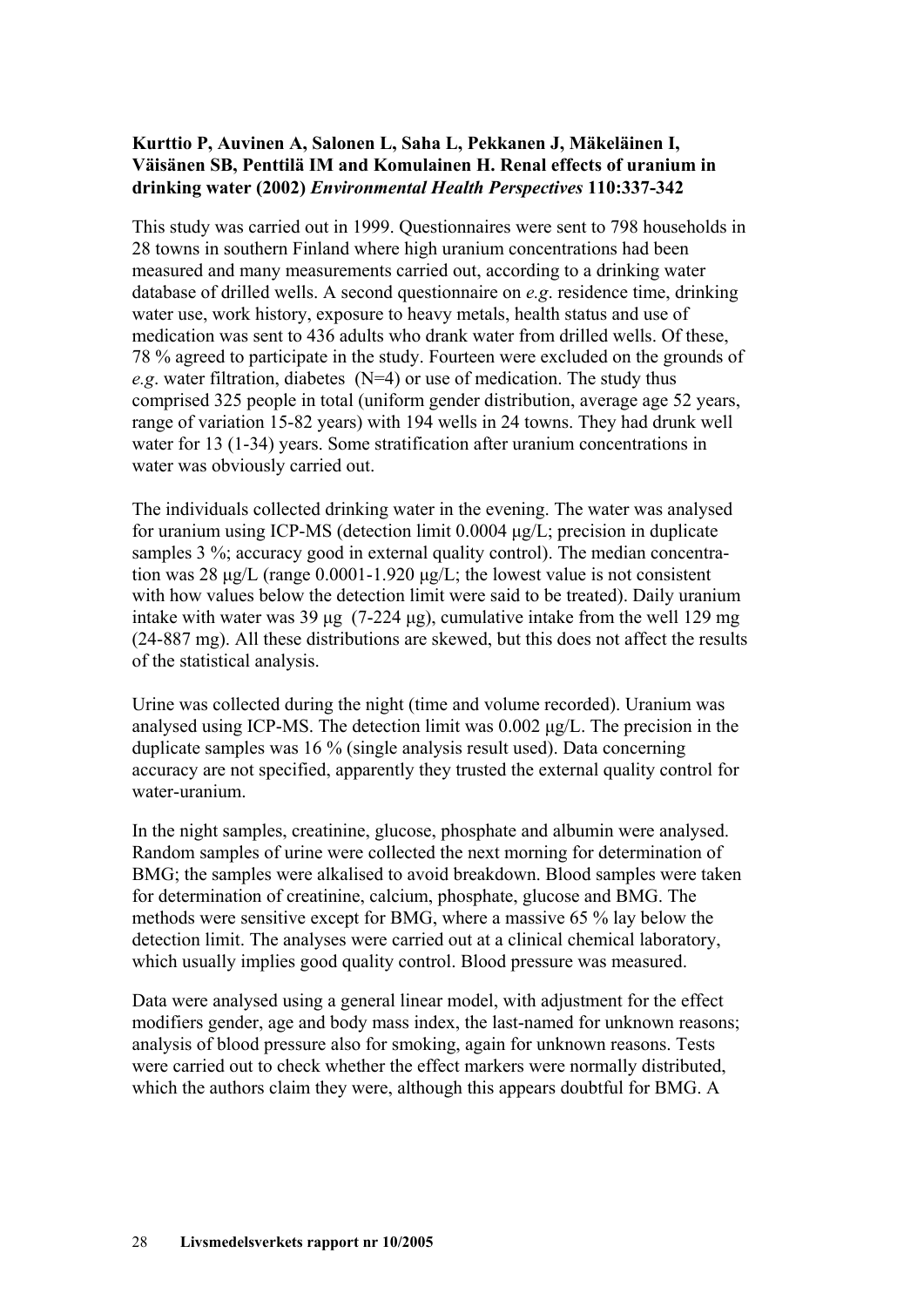test was also carried out in which the effect variables were logarithmised, but this did not affect the results, which indicates robustness.

There was a very elegant relationship between uranium concentration in water and in urine.

There was a significant relationship between fractional excretion of calcium (*i.e*. urine-calcium corrected for serum-calcium and creatinine in serum and urine) and urine-uranium (μg/mmol creatinine), water-uranium and daily uranium intake. A graph is presented of urine-uranium, with imposed 'smoothed running means', which does not show any apparent threshold, but when different concentration strata are systematically analysed, there is a statistically significant effect (compared with the lowest group) in the highest group (300-1920 μg/L). The same applied to daily intake, while for water-uranium no stratum was significantly elevated. The effect over the entire concentration area of urineuranium is approx. 30 %.

There was a significant relationship between fractional excretion of phosphate and urine-uranium, but not water-uranium or daily uranium intake. When the different concentration strata are analysed for urine-uranium, there is a statistically signifycant effect compared with the lowest in the group, the same applied for wateruranium and daily intake. The effect over the entire concentration area of urineuranium is approx. 50 %.

There were significant relationships between diastolic blood pressure and wateruranium, and daily intake, but not urine-uranium. Diastolic blood pressure increased with urine-uranium, water-uranium and daily intake. The increases over the entire urine-uranium range were approx. 7 and 8 mm Hg. Nocturnal diuresis also increased (approx. 50 %) with urine-uranium (but not the other two exposure parameters).

The time during which the water was used or cumulative uranium intake was not associated with the afore-mentioned parameters.

No relationship was found between excretion rate of glucose (μmol/min) or albumin (μg/min), concentration of BMG (ng/L) in urine or creatinine clearance on the one hand, and urine-uranium, water-uranium or daily intake on the other.

#### **Comments**

This was a well-executed study, with clear design and acceptable drop-out rate. A strength lies in the fact that the authors used urine-uranium as an exposure parameter; it showed the strongest relationship with the effects. The authors emphasize that uranium concentration in urine does not have the problem with variation over time suffered by uranium concentration in water or the errors of memory associated with data on water intake.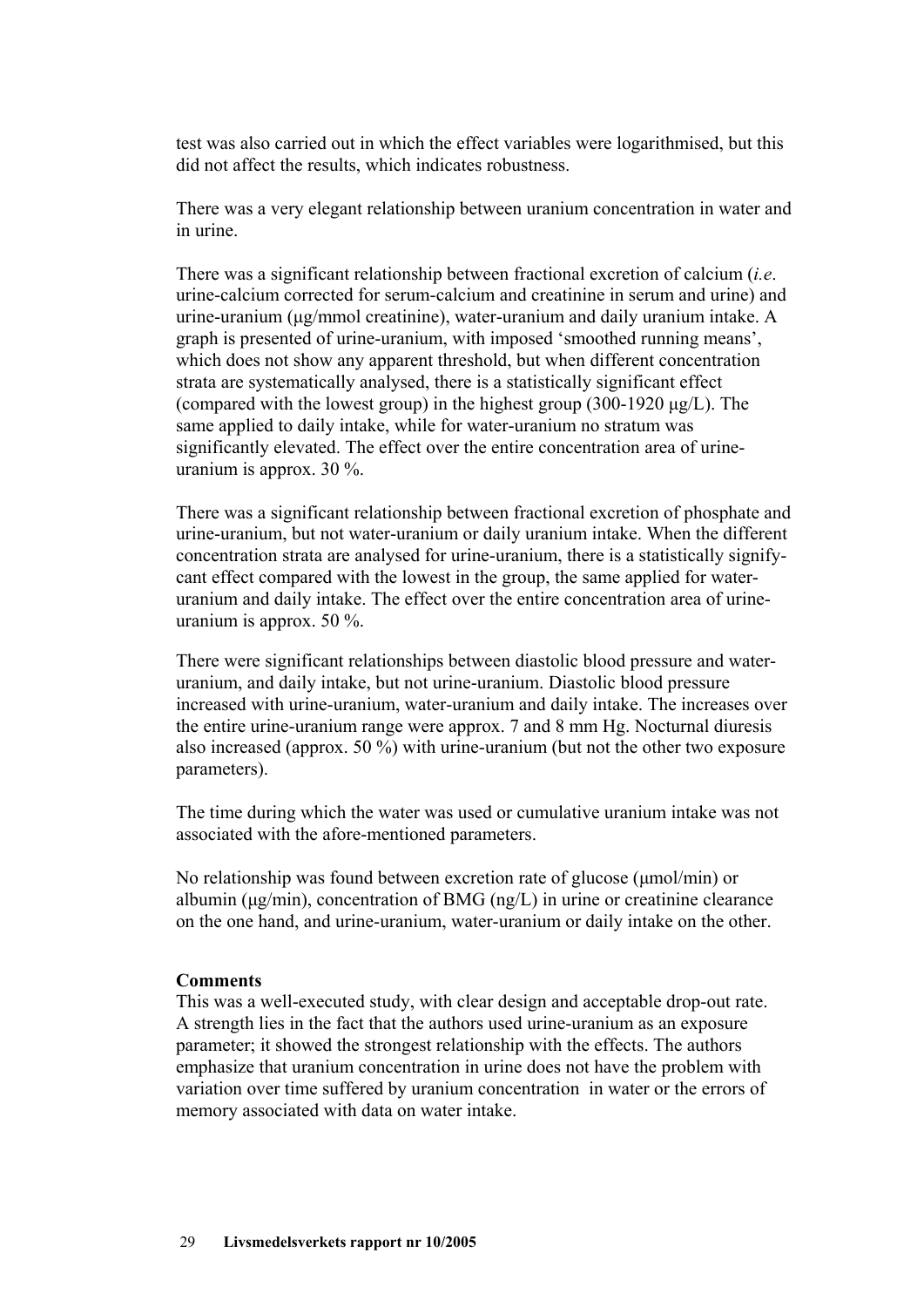However, the analytical error is not negligible and experiences from other heavy metals indicate variations in time, although this would have reduced the possibility of verifying any relationships, *e.g*. for glucose, albumin and BMG. There are other factors that could have decreased the potential to observe effects. For unknown reasons, the authors treated the three factors above in a different way to calcium and phosphate, *i.e*. they did not calculate creatinine-corrected clearance, which would have given 'harder' values not affected by diuresis and serum concentrations. In the case of BMG, this may have been due to the fact that the analysis unfortunately did not have sufficient sensitivity for the purpose. The study was designed to ensure a 20 % increase in BMG and creatinine-clearance (although unclear which exposure markers and strata). Such effects did not exist.

It is unfortunate that the authors did not utilise other low-molecular proteins (*e.g*. α-1-microglobulin, which is a sensitive measure of the effects of other heavy metals).

The authors appear to have dealt with confounding (incl. heavy metals) and effect modifiers (gender, age, medication, diabetes, *etc*.) in an appropriate way, through exclusions and adjustments or through adequate discussion.

#### **Summary**

The effect of calcium and phosphate excretion may indicate defective reabsorption in the proximal tubule. This effect is relatively discrete. Too small an effect would also indicate that there was no relationship with BMG and glucose excretion, but here the authors presumably had too blunt an instrument. No information is given on uranium intake via food, but the Canadian data discussed above indicate that water is the totally dominant source when the concentration is high. Furthermore, this absence would if anything lead to difficulties in demonstrating true relationships.

The authors could not discern any threshold. This is admittedly true, but the material available would not permit sound conclusions on the issue and the only attempt made simply shows that confirmed effects were only present in the group with concentrations in water of 300-1920 μg/L. The possibility surely existed to more closely analyse the dose-response.

The effect on diuresis, unless a random effect depending on the number of statistical analyses, would indicate an effect on the distal tubule, with decreased resorption of water. The effects on blood pressure are more difficult to explain mechanistically.

The authors found no relationship between their markers for glomerular function. However, conclusions must be drawn carefully here, since albumin level (leakage over the membrane) and creatinine clearance (glomerular filtration) are not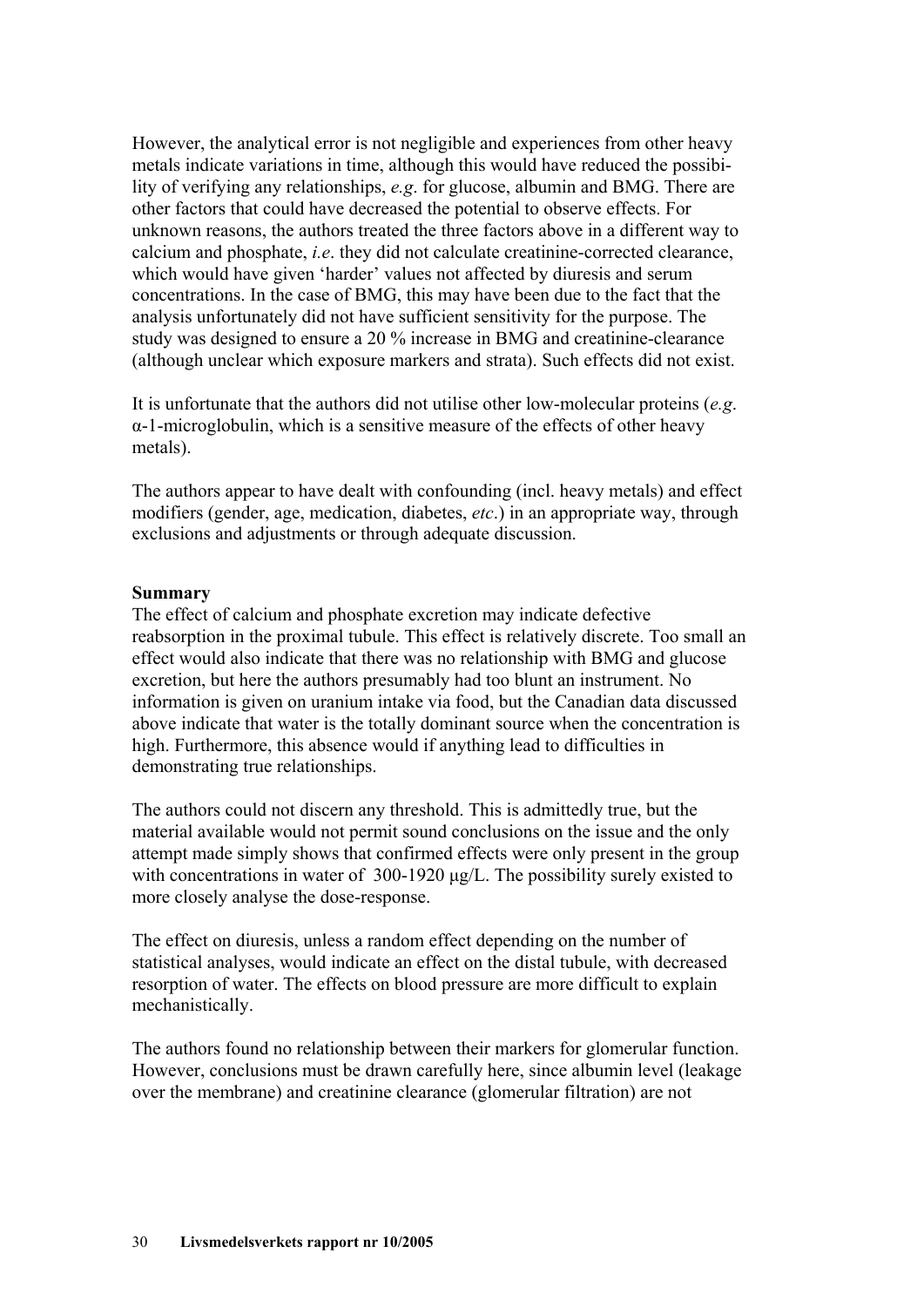optimal. Therefore a certain effect on the glomeruli cannot be absolutely excluded.

#### **Conclusions based on all three studies and health relevance of the results**

The three studies evaluated are of highly variable quality. The Finnish is the best by far. It is also published in a reputable journal. It indicates that there is a discrete (sub-clinical) effect of uranium in water on the function (reabsorption of calcium and phosphate) of the proximal tubule. The better of the Canadian studies can support this, even though its value as evidence is considerably weaker. On the other hand, it can be regarded as complementary, since there seem to be effects on reabsorption of low molecular weight proteins and enzyme leakage. The finding also agrees with experiences from animal experiments and is biologically plausible in view of retention of uranium in the renal tubule.

If one accepts that there is a risk of effects on the proximal tubule from exposure to uranium in water, one must of course evaluate the potential health consequences of this. Slight effects on the proximal tubule are probably reversible if exposure decreases.

However, with chronic exposure one must consider other possibilities: A loss through urine has a negative effect on calcium balance, which could increase the risk of osteoporosis. From studies on cadmium, we know that the risk of reduced bone density and fractures increases with increasing exposure, negative calcium balance being a conceivable mechanism. The etiological fraction is admittedly probably small, but osteoporosis is a common condition.

It is also known that effects on the proximal tubule can lead to effects on other parts of the nephron, with decreased GFR. Cadmium can cause renal failure, at least at high exposure.

In the Finnish study, there was a relationship between uranium exposure and increased blood pressure. The mechanism is not clear, mediation via an effect on the kidneys is a possibility. If a causal relationship were to exist, it would probably be more important from a health perspective than the kidney effect *per se*.

Even if these effects are discrete, they must be regarded as unacceptable (adverse) from an environmental medicine perspective and should form the basis for the establishment of acceptable tolerable intake and limit values in water.

The Finnish study – possibly with support from the better of the Canadian studies – indicates that effects appear at uranium concentrations in water of a few hundred μg/L or above. Effects may exist at lower concentrations, but this could not be decided with the existing data, nor could it be determined with confidence whether chronic exposure increased the risk.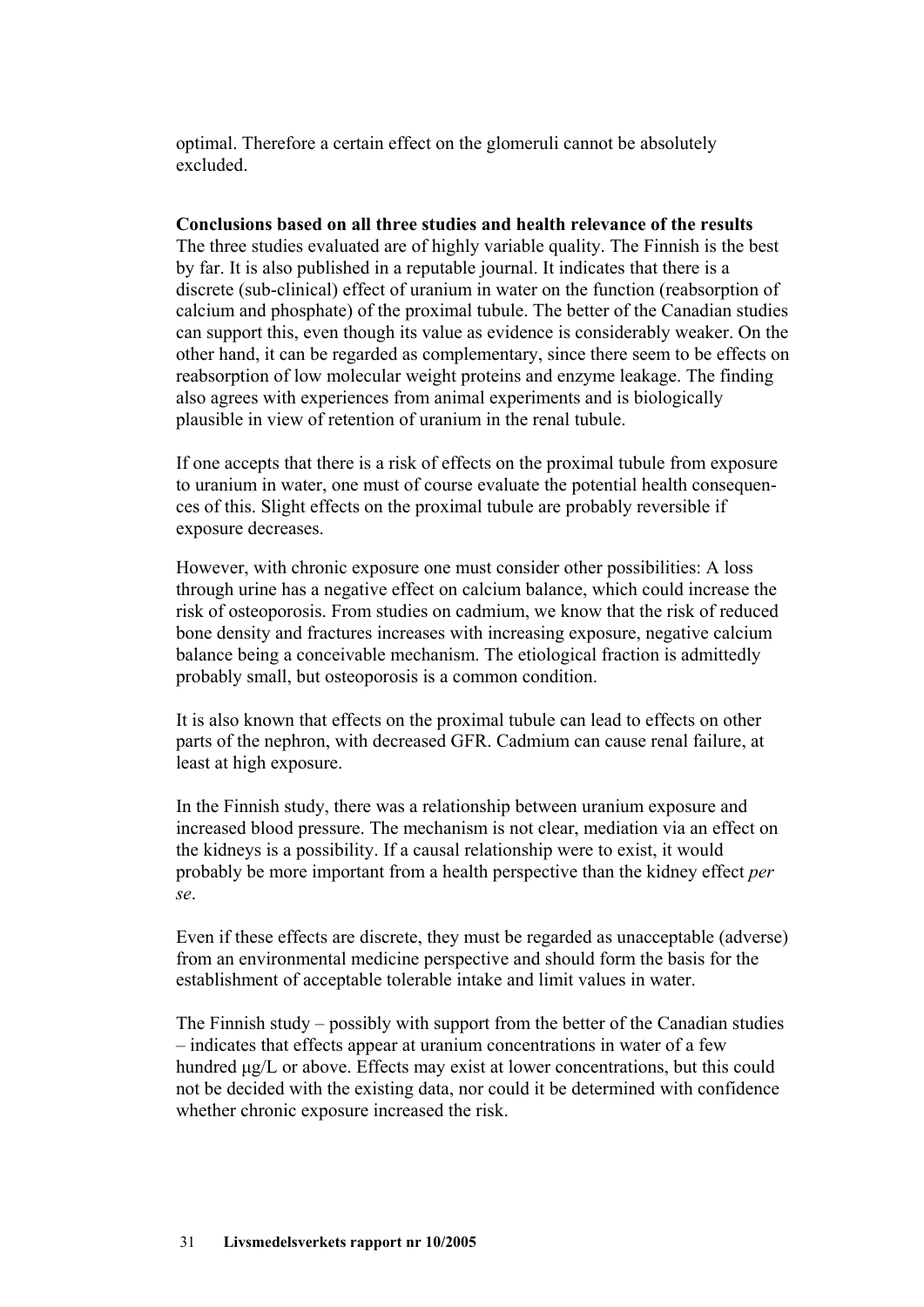In general terms, more than one good epidemiological study would be required to confirm whether exposure poses a risk, since epidemiological studies are always marred by methodological and interpretation problems (while at the same time having other great advantages over animal experiments). Continued research is therefore imperative.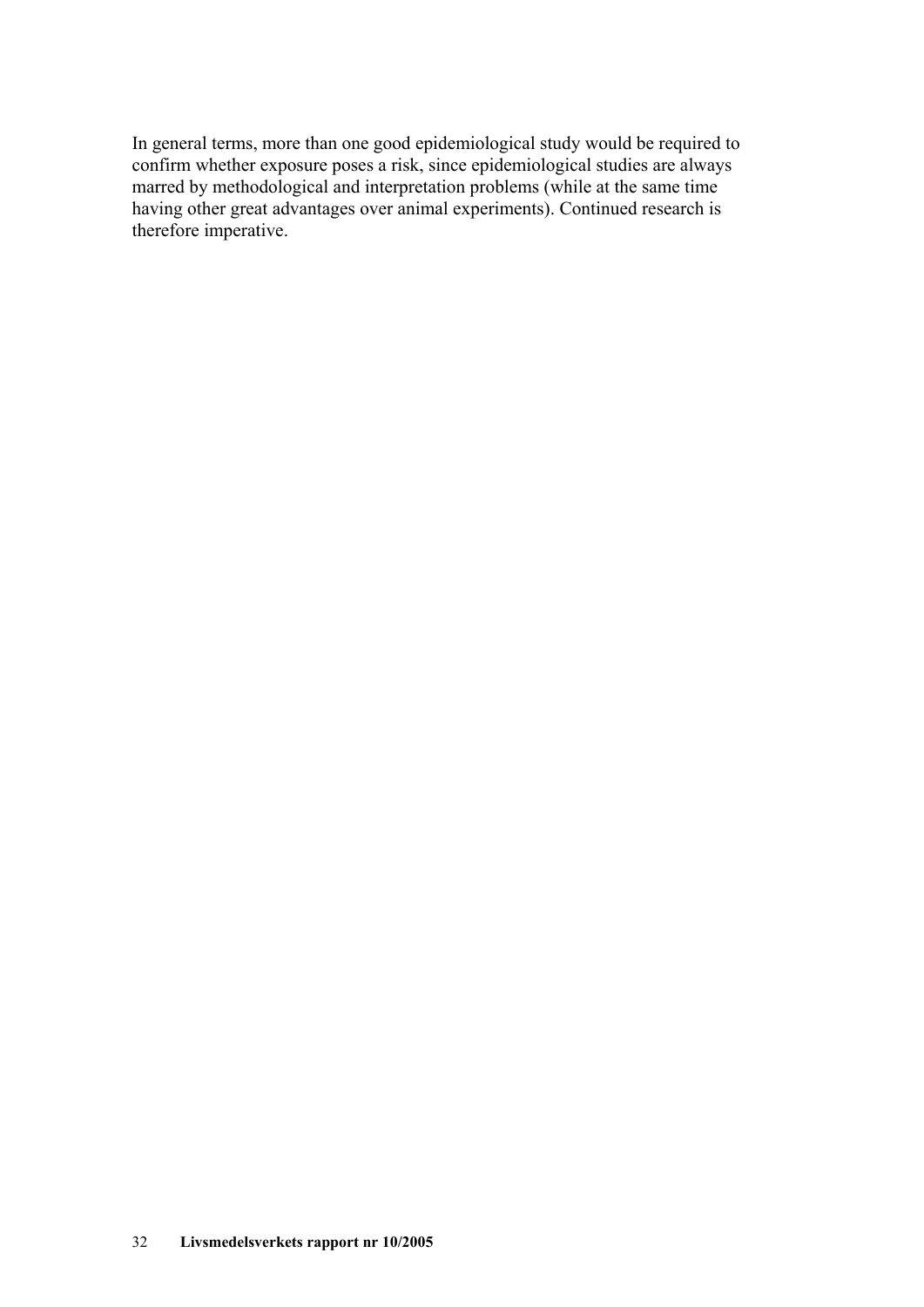#### Rapporter som utgivits 2004

- 1. Utvärdering av Livsmedelsverkets Riksprojekt 2002−2003 av R Lindqvist och E Hay.
- 2. Proficiency Testing. Food Microbiology − January 2004− by C Normark.
- 3. Proficiency Testing − Food Chemistry, Nutritional Components, Round 33, March-April 2004 by L Merino.
- 4. Examination of Residues in Live Animals Products − Results of the Control 2003 by I Nordlander.
- 5. Proficiency Testing − Food Chemistry, Trace Elements in Food, Round T−9 by C Åstrand and L Jorhem.
- 6. Riksprojekt 2002. Salmonella i frukt och grönsaker.
- 7. Projektinriktad kontroll 2003−2004. Granskning av salmonellaförekomst i köttberedningar införda till Sverige från annat EU-land av A Brådenmark.
- 8. Proficiency testing. Food microbiology − April 2004 − by Å Rosengren and C Normark.
- 9. Proficiency Testing. Drinking water microbiology − 2004:1, March by T Šlapokas and M Liunge.
- 10. Rapportering om livsmedelstillsyn 2003 − Kommunernas rapportering om livsmedelstillsyn av D Rosling.
- 11. Rapportering av dricksvattentillsyn 2003 − Kommunernas rapportering om dricksvattentillsyn av D Rosling.
- 12. The Swedish Monitoring of Pesticide Residues in Food of Plant Origin: 2003, EC and National Report by A Andersson, A Jansson and G A Eskhult.
- 13. Mat och hälsa i undervisningen − skolan och lärarutbildningen av M Rosén.
- 14. Riksprojekt 2003 − Temperaturer i storhushåll och butik av M Lindblad och M Boysen.
- 15. Synen på tillsyn − utvärdering av tillsyn vid anläggningar med Livsmedelsverkets som tillsynsmyndighet av M Ljung.
- 16. Dioxins and PCBs in fish oil − a survey of fish oils and fish liver oils sold on the Swedish market in February 2003 by S Wallin, P O Darnerud, R Bjerselius, A Glynn, M Aune and A Andersson.
- 17. Proficiency Testing − Food Chemistry, Nutritional Components, Round 34, September−October 2004 by L Merino.
- 18. Nationella mål och strategier för nutrition 1999−2004 − utvärdering av P Hagling och M Ljung.
- 19. "Du blir vad du äter" − studie om barns matvanor och fysiska aktivitet av M Jansson.
- 20. Proficiency Testing − Food Chemistry, Vitamins in Foods, Round V-2 by H S Strandler and A Staffas.
- 21. Validitet av enkätfrågor om kost och fysisk aktivitet bland vuxna − underlag till urval av frågor i befolkningsinriktade enkäter av H Sepp, U Ekelund och W Becker.
- 22. Risk profile. Virus in food and drinking water in Sweden − Norovirus and Hepatitis A virus by F Lund and R Lindqvist.
- 23. Proficiency Testing. Drinking water microbiology − 2004:2, September − by T Šlapokas, C Gunnarsson and A Gidlund.
- 24. Proficiency testing. Food microbiology − October 2004 − by C Normark.